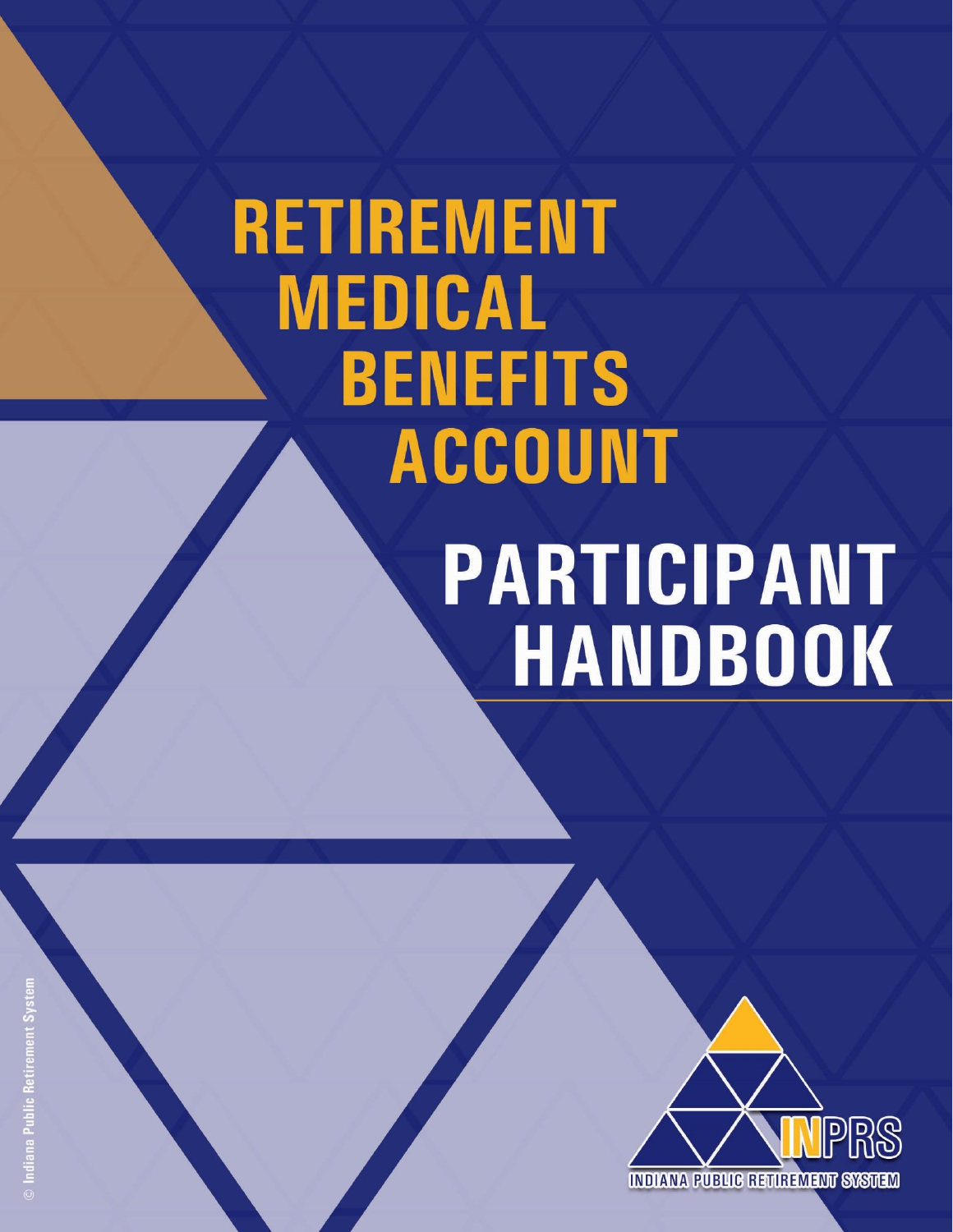

# Table of Contents WX

|              | 1.1   |                                                                               |  |  |  |
|--------------|-------|-------------------------------------------------------------------------------|--|--|--|
|              | 1.2   |                                                                               |  |  |  |
|              | 1.3   |                                                                               |  |  |  |
|              | 1.3.1 |                                                                               |  |  |  |
|              | 1.4   |                                                                               |  |  |  |
|              | 1.5   |                                                                               |  |  |  |
|              | 1.6   |                                                                               |  |  |  |
|              | 1.7   |                                                                               |  |  |  |
|              | 1.8   |                                                                               |  |  |  |
| $\mathbf{2}$ |       |                                                                               |  |  |  |
|              | 2.1   |                                                                               |  |  |  |
|              | 2.2   |                                                                               |  |  |  |
|              | 2.3   |                                                                               |  |  |  |
|              | 2.4   |                                                                               |  |  |  |
|              | 2.5   |                                                                               |  |  |  |
|              | 2.6   |                                                                               |  |  |  |
|              | 2.6.1 |                                                                               |  |  |  |
|              | 2.6.2 |                                                                               |  |  |  |
|              | 2.7   |                                                                               |  |  |  |
|              | 2.8   |                                                                               |  |  |  |
|              | 2.9   |                                                                               |  |  |  |
|              | 2.10  |                                                                               |  |  |  |
|              | 2.11  |                                                                               |  |  |  |
| 3            |       |                                                                               |  |  |  |
|              | 3.1   |                                                                               |  |  |  |
|              | 3.1.1 |                                                                               |  |  |  |
|              |       |                                                                               |  |  |  |
|              |       | Employees of the State not eligible for contributions after June 30, 2011  13 |  |  |  |
|              |       | Employees of the State not eligible for contributions after June 30, 2017  13 |  |  |  |
|              | 3.1.2 |                                                                               |  |  |  |
|              | 3.1.3 |                                                                               |  |  |  |
|              | 3.2   |                                                                               |  |  |  |
|              | 3.3   |                                                                               |  |  |  |
|              | 3.3.1 |                                                                               |  |  |  |
|              | 3.3.2 |                                                                               |  |  |  |
|              | 3.4   |                                                                               |  |  |  |

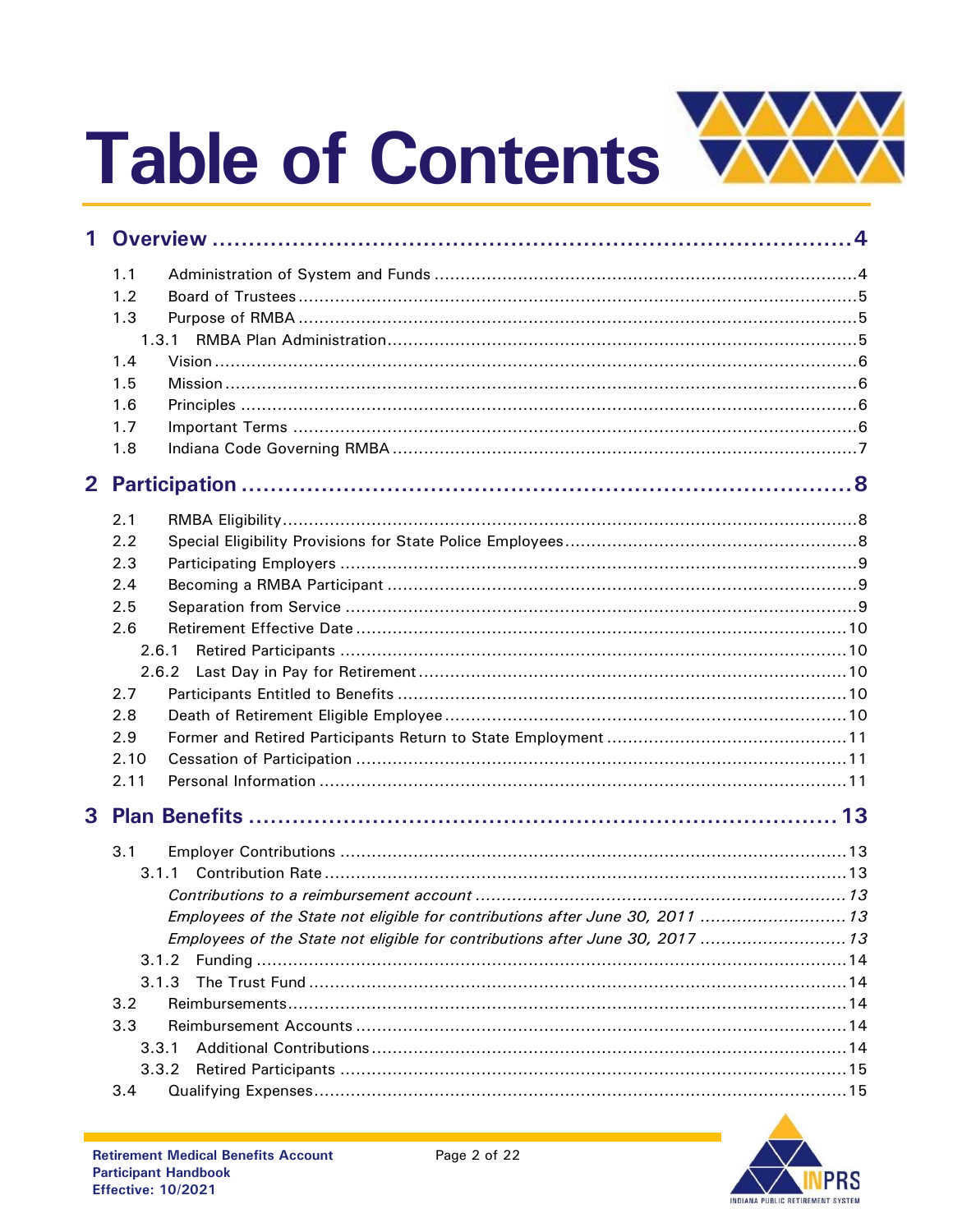|  | 3.5            |  |  |
|--|----------------|--|--|
|  |                |  |  |
|  | 4.1            |  |  |
|  | 4.2            |  |  |
|  | 4.3            |  |  |
|  | 4.4            |  |  |
|  |                |  |  |
|  | 5 <sub>1</sub> |  |  |
|  | 511            |  |  |
|  |                |  |  |
|  | 5.2            |  |  |
|  | 5.3            |  |  |
|  | 5.4            |  |  |
|  | 5.4.1          |  |  |
|  |                |  |  |

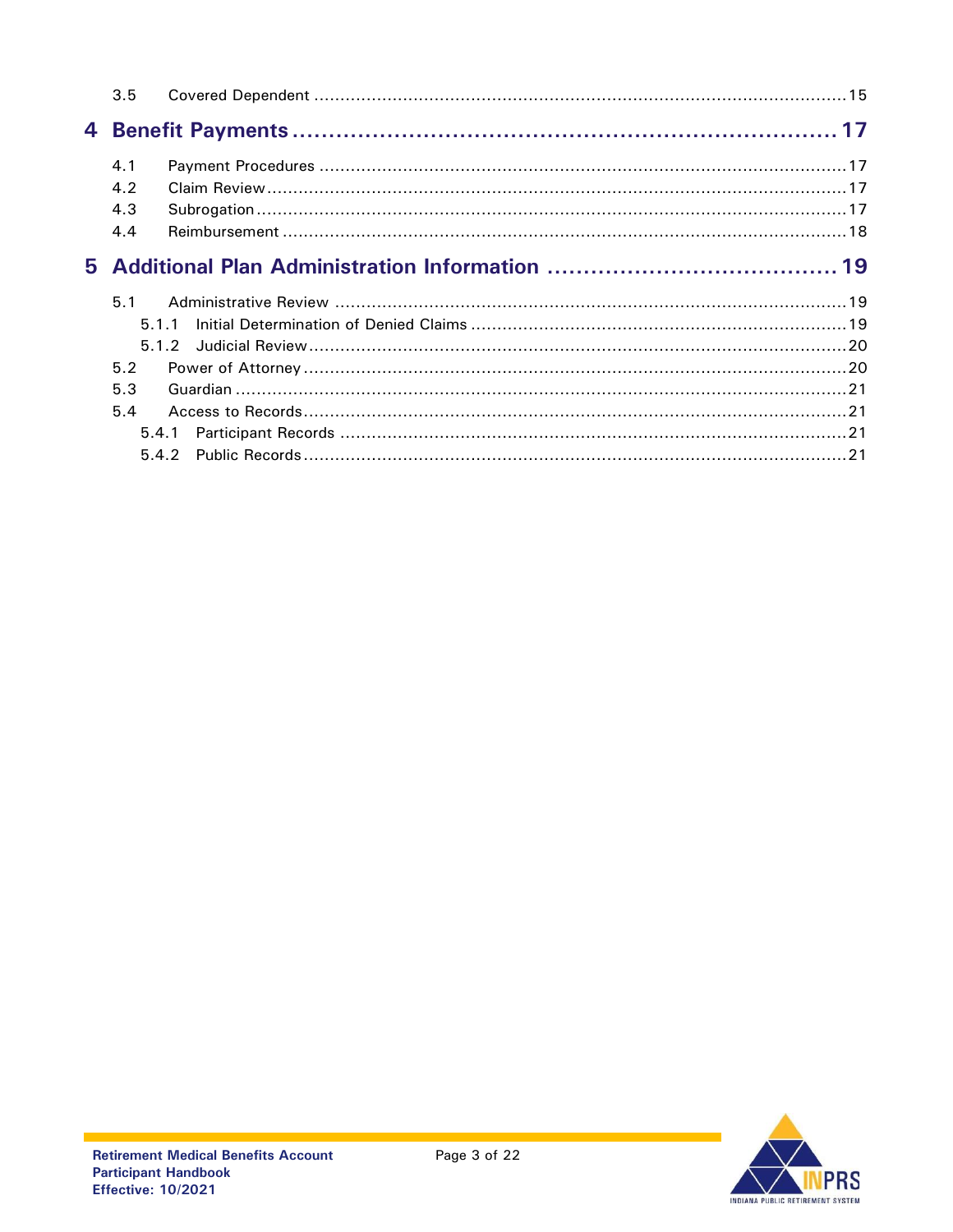<span id="page-3-0"></span>



## <span id="page-3-1"></span>**1.1 Administration of System and Funds**

Indiana Public Retirement System (INPRS) administers 16 funds (eight defined benefit (DB), five defined contribution (DC), two other post-employment benefit, and one custodial). In accordance with [Indiana Code](http://iga.in.gov/legislative/laws/2021/ic/titles/005/#5-10.5)  [\(IC\) 5-10.5-2-3,](http://iga.in.gov/legislative/laws/2021/ic/titles/005/#5-10.5) INPRS is governed by a nine-member Board of Trustees, appointed by the Governor. INPRS combined membership totals over 500,000 members representing more than 1,250 participating employers including public universities, school corporations, municipalities, and state agencies.

INPRS administers and manages the following plans:

- Public Employeesˈ Defined Benefit Account (PERF DB)
- Teachers' Pre-1996 Defined Benefit Account (TRF Pre-'96 DB)
- Teachers' 1996 Defined Benefit Account (TRF '96 DB)
- 1977 Police Officers' and Firefighters' Retirement Fund ('77 Fund)
- Judges' Retirement System (JRS)
- Excise, Gaming and Conservation Officers' Retirement Fund (EG&C)
- Prosecuting Attorney's Retirement Fund (PARF)
- Legislators' Defined Benefit Fund (LE DB)

5 Defined Contribution Funds (DC Funds)

- Public Employees' Defined Contribution Account (PERF DC)
- My Choice: Retirement Savings Plan for Public Employees (PERF MC DC)
- Teachers' Defined Contribution Account (TRF DC)
- My Choice: Retirement Savings Plan for Teachers (TRF MC DC)
- Legislators' Defined Contribution Fund (LE DC)

Other Postemployment Benefit (OPEB Fund)

- Special Death Benefit Fund (SDBF) Effective July 1, 2017, the State Employeesˈ Death Benefit Fund, Public Safety Officers' Benefit Fund, and the line of duty death benefit from the Local Public Safety Pension Relief Fund were merged to form the Special Death Benefit Fund. The SDBF provides a lump sum line of duty death benefit to surviving spouses, children, or parents of \$100,000 for state employees and \$225,000 for state public safety officers and eligible first responders of employers enrolled in the Hero's Honor program.
- Retirement Medical Benefits Account (RMBA) RMBA is a health reimbursement account available to State of Indiana employees who have separated from service and are age and service eligible for a normal, unreduced, or disability retirement and PERF My Choice members who are of normal retirement age and service eligible. RMBA benefits are for the reimbursement of health insurance premiums.

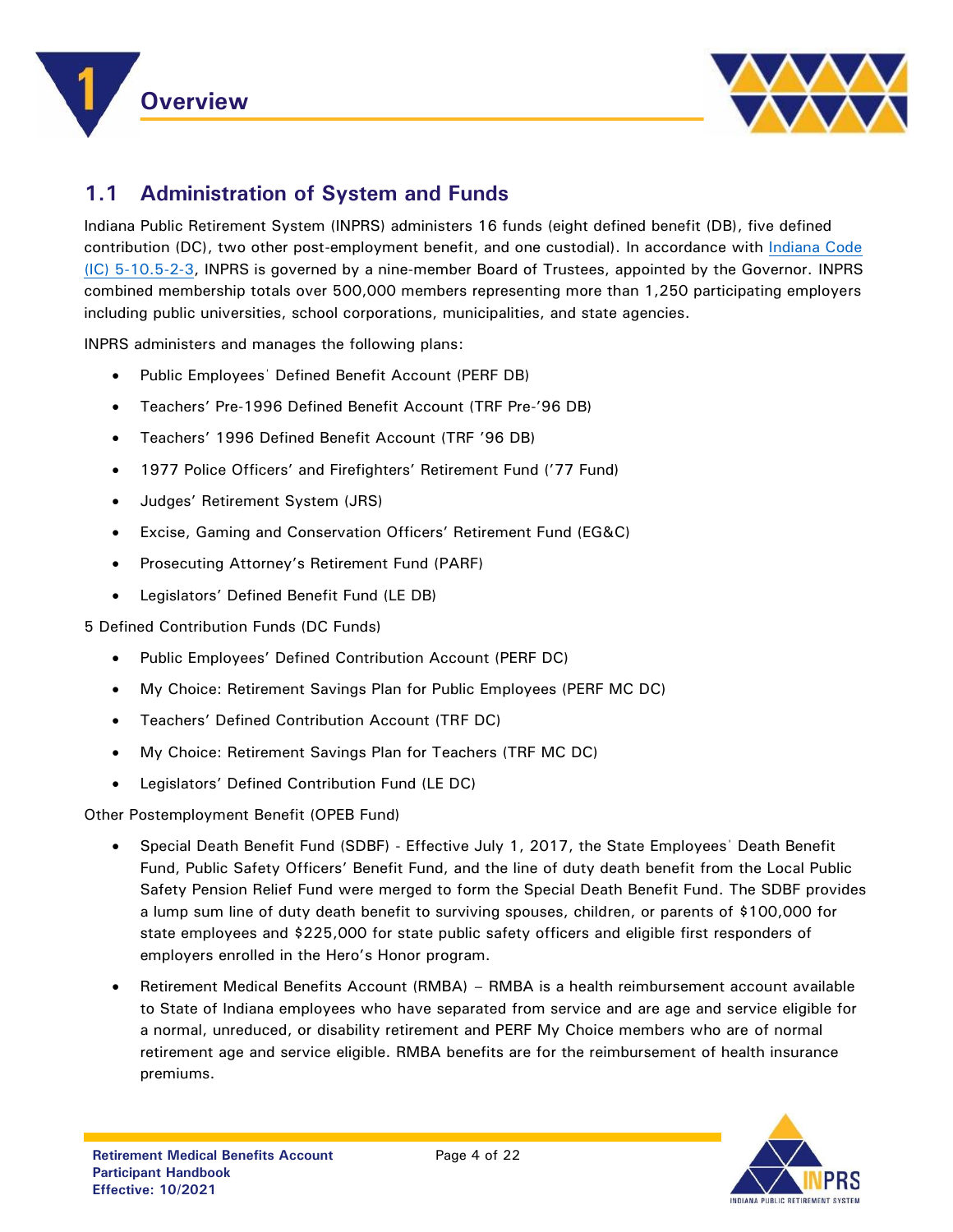Custodial (Custodial Fund)

• Local Public Safety Pension Relief Fund (LPSPR) – LPSPR is a fiduciary fund and is generally administered in accordance with [IC 5-10.3](http://iga.in.gov/legislative/laws/2021/ic/titles/005/#5-10.3) and [IC 36-8.](http://iga.in.gov/legislative/laws/2021/ic/titles/036/#36-8) The purpose is to provide financial relief to pension funds maintained by units of local government for their police officers' and firefighters' retirement plan benefits.

For additional information about each fund visit the [Annual Reports](https://www.in.gov/inprs/annualreports.htm) page of the [INPRS website.](https://www.in.gov/inprs) For additional RMBA information, plan FAQs and forms visit the [RMBA](https://www.in.gov/inprs/my-fund/state-of-indiana-retirement-medical-benefits-account-plan/) page of the INPRS website.

## <span id="page-4-0"></span>**1.2 Board of Trustees**

The Governor appoints the following Board members for INPRS pursuant to the following criteria:

- One trustee with experience in economics, finance, or investments;
- One trustee with experience in executive management or benefits administration;
- One trustee who is an active or retired member of the ˈ77 Fund;
- Two trustees who are TRF members with at least 10 years of creditable service;
- One trustee who is a PERF member with at least 10 years of creditable service;
- Director of the Office of Management and Budget, or designee;
- Auditor of State, or nominee;
- Treasurer of State, or nominee.

The executive director carries out the policies set by the Board and administers the Trust Fund on a daily basis [\(Indiana Code \(IC\) 5-10.5\)](http://iga.in.gov/legislative/laws/2021/ic/titles/005/#5-10.5).

## <span id="page-4-1"></span>**1.3 Purpose of RMBA**

The purpose of the RMBA is to establish a retirement medical benefits account for the purpose of reimbursing eligible, retired employees of a State of Indiana organization for certain qualifying medical expenses you, your spouse and your dependent children incur. RMBA is a Health Reimbursement Arrangement (HRA) that solely reimburses certain health insurance premiums.

#### <span id="page-4-2"></span>**1.3.1 RMBA Plan Administration**

RMBA is administered on the basis of a Plan Year, which is the twelve-month period commencing on each July 1 and ending on the following June 30. INPRS from time to time may adopt any rules or procedures it deems necessary or desirable for the proper and efficient administration of RMBA. INPRS handles the dayto-day administration of RMBA and appointed a third-party administrator, Key Benefit Administrator (KBA), to process benefit claims and to assist in the overall administration of RMBA. The RMBA plan will be construed, administered, and enforced according to the laws of the State of Indiana.

If you're a retired participant, please contact the claims administrator, Key Benefit Administrators (KBA)

By Phone: (800) 558-5553, or (317) 284-7150

By Email: Flexpro@Keybenefit.com

Customer Care Representatives are available from 8 a.m. to 5 p.m. Monday through Friday.

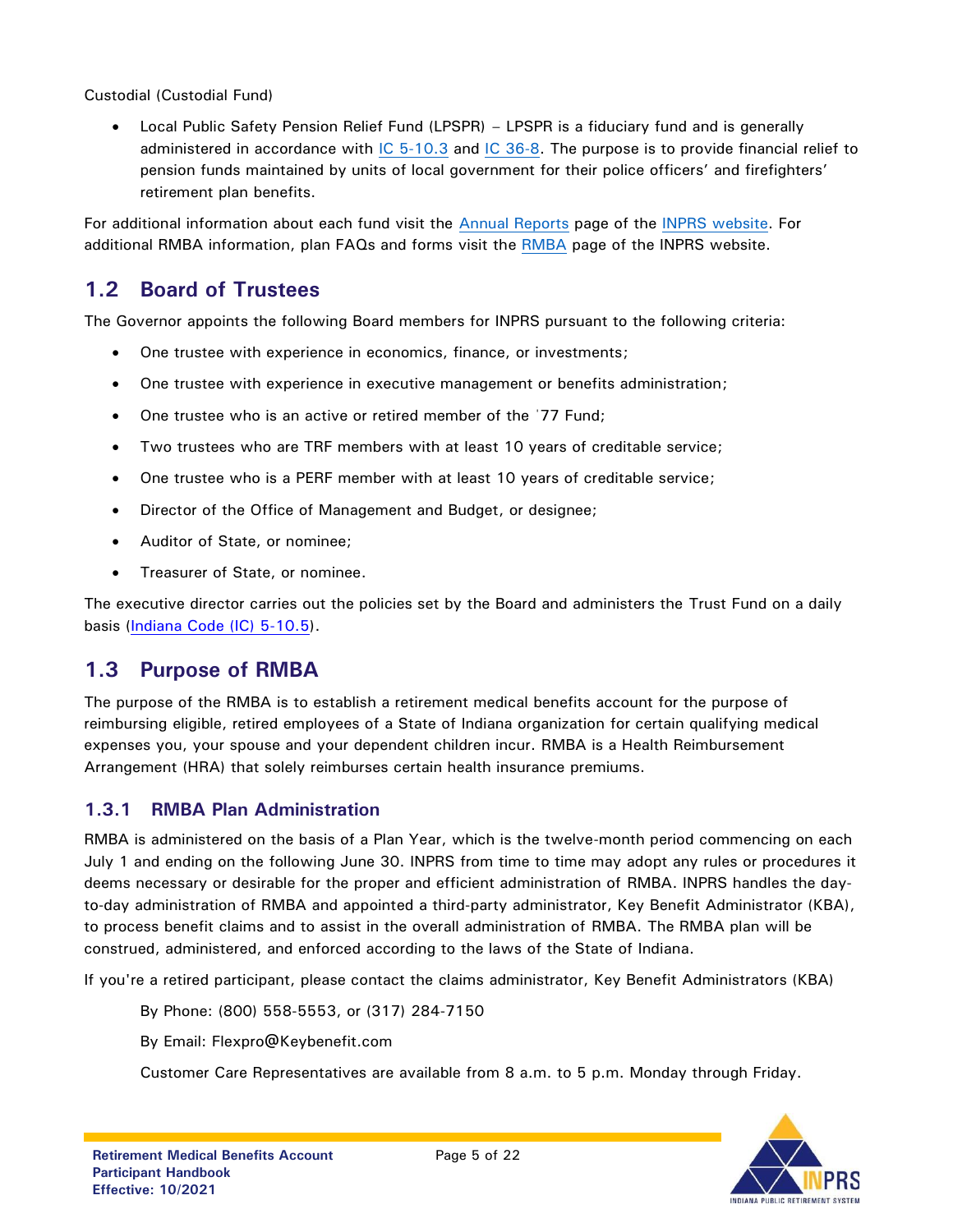If you're an eligible employee with questions about the plan or an account, please contact INPRS's Member Advocate Team.

By Phone: (844) GO-INPRS, or (844) 464-6777

By Email: questions@inprs.in.gov

Our Member Advocates are available from 8 a.m. to 8 p.m. Monday through Friday.

## <span id="page-5-0"></span>**1.4 Vision**

Engaged members able to realize their retirement dreams.

## <span id="page-5-1"></span>**1.5 Mission**

As fiduciaries, educate stakeholders, collect necessary contributions, and prudently manage member assets to deliver promised DB and DC benefits and services.

## <span id="page-5-2"></span>**1.6 Principles**

- **Integrity**: We hold ourselves accountable to the highest standards of ethical and professional behavior.
- **Stewardship**: We manage assets held in trust for current and future retirees. We are value oriented. We rigorously identify, measure, and manage risks.
- **Service**: We exist to serve our stakeholders with attentiveness to high quality, respectful customer service.
- **Trust:** We are our stakeholders' trusted source of reliable information.
- **Collaboration**: We seek out stakeholder input when establishing goals and setting priorities.

## **1.7 Important Terms**

- <span id="page-5-3"></span>• **Claims administrator** – third party administrator appointed by INPRS to handle the administration of the plan. Key Benefit Administrators (KBA) is the claims administrator for RMBA plan participants.
- **Contributions** annual allocation to participants' reimbursement accounts.
- **Covered dependent** the retired participant's legally married spouse or surviving spouse legally married to the retired participant on the date of the retired participant's death, or an unmarried person who is a dependent child of the retired participant as defined under the State's health plans.
- **Eligible Employee** a State of Indiana public employee who may be eligible for RMBA benefits upon their last day in pay.
- **Employer** a participating State of Indiana organization that employs RMBA eligible participants.
- **Participant** a State of Indiana public employee eligible for RMBA.
- **Plan** the retirement medical benefits account plan established under [IC 5-10-8.5](http://iga.in.gov/legislative/laws/2021/ic/titles/005/#5-10-8.5) et al.
- **Plan year**  the twelve (12) month period commencing each July 1 and ending the following June 30.

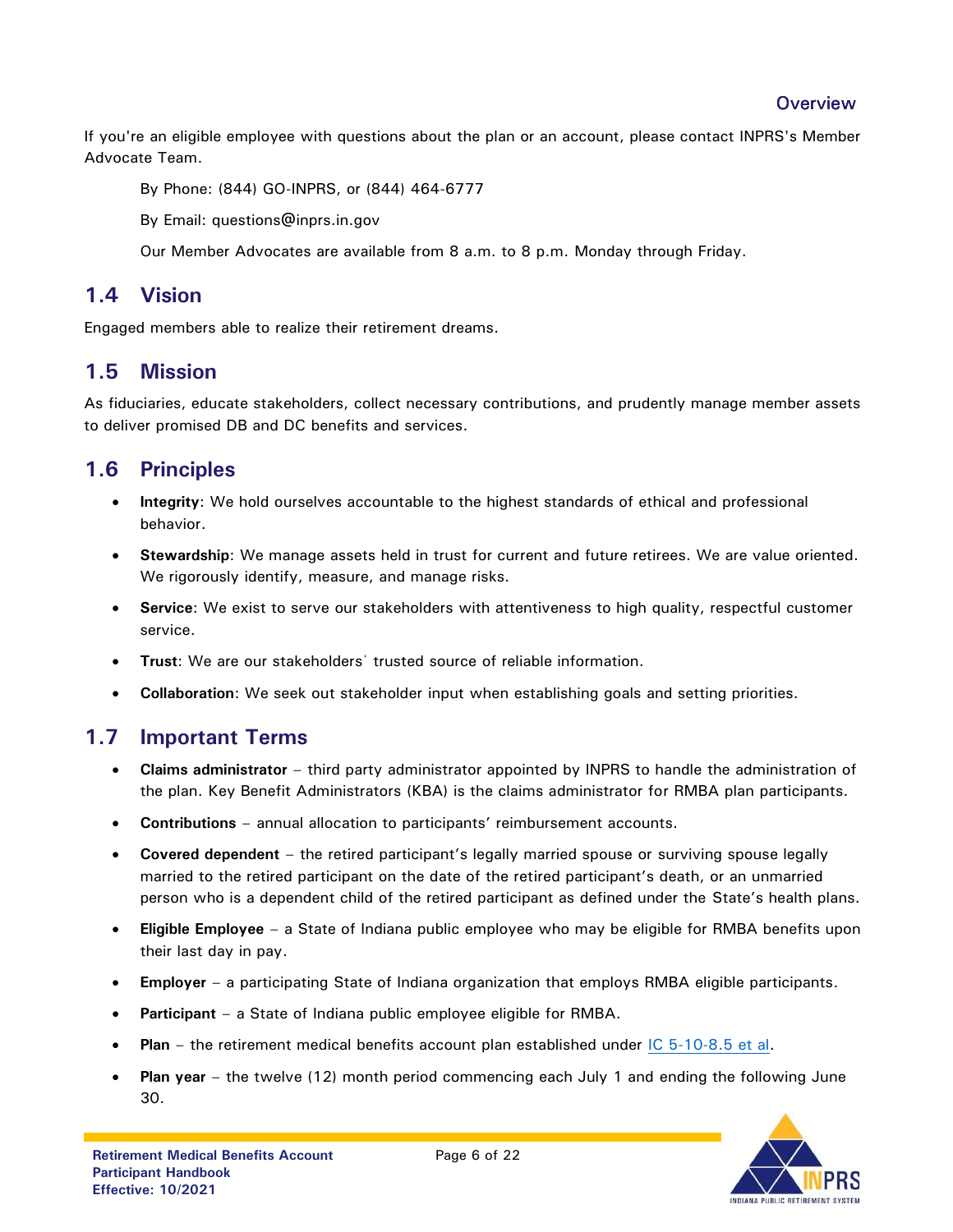- **Qualifying expenses** The following are expenses that qualify under the RMBA plan:
	- o Premiums paid under Medicare Part B (part B of the title XVIII of the Social Security Act, relating to supplementary medical insurance for the aged).
	- o Contributions made under a fully insured policy or self-funded plan or program providing group or individual coverage to the retired participant or covered dependents covering medical care. See section 213(d)(1)(A) and (B) of the Social Security Act for information on requirements regarding the definition of medical care.
	- o Premiums paid for tax-qualified long-term care insurance subject to limitations in section 213(d)(10) of the Internal Revenue Code.
	- $\circ$  Expenses for the purchase of a policy, plan or program providing coverage for expenses in addition to medical care (as defined in IRS Code Section 213(d)), will be Qualifying Expenses only to the extent that such expenses are directly related to the cost of the medical care component of the policy. The cost for the medical care component of the policy must be reasonable for the type and amount of coverage purchased, as determined by the Claims Administrator, and must be separately stated in the insurance contract, billing statement or other documentation acceptable to the Claims Administrator.
- **Retired participant** Participants considered "retired" include:
	- $\circ$  A participant who is eligible for a normal, unreduced, or a disability benefit of the public employees' retirement fund on your last day of service.
	- $\circ$  A participant who has completed at least 10 years of service as an elected or appointed officer on your last day as an elected or appointed officer.
	- o A participant who is a member of the PERF My Choice plan established under [IC 5-10.3-12](http://iga.in.gov/legislative/laws/2021/ic/titles/005/#5-10.3-12) who is of normal retirement age as defined [by IC 5-10.3-12-14](http://iga.in.gov/legislative/laws/2021/ic/titles/005/#5-10.3-12-14) on your last day of service, and whose last day of service is after June 30, 2021.

## <span id="page-6-0"></span>**1.8 Indiana Code Governing RMBA**

The laws and regulations governing the RMBA plan may be found at [Chapter 5-10-8.5](http://iga.in.gov/legislative/laws/2021/ic/titles/005/#5-10-8.5) of the Indiana Code (IC) and Article [23 of Title 35](https://www.in.gov/inprs/files/RMBARecoupmentAdmin-Rules_INRegister.pdf) of the Indiana Administrative Code (IAC). The content and reference of this handbook does not constitute legal advice, and nothing herein should be considered a legal opinion. In the event of a discrepancy between the information in this handbook and the laws of the State of Indiana, the applicable law shall apply.

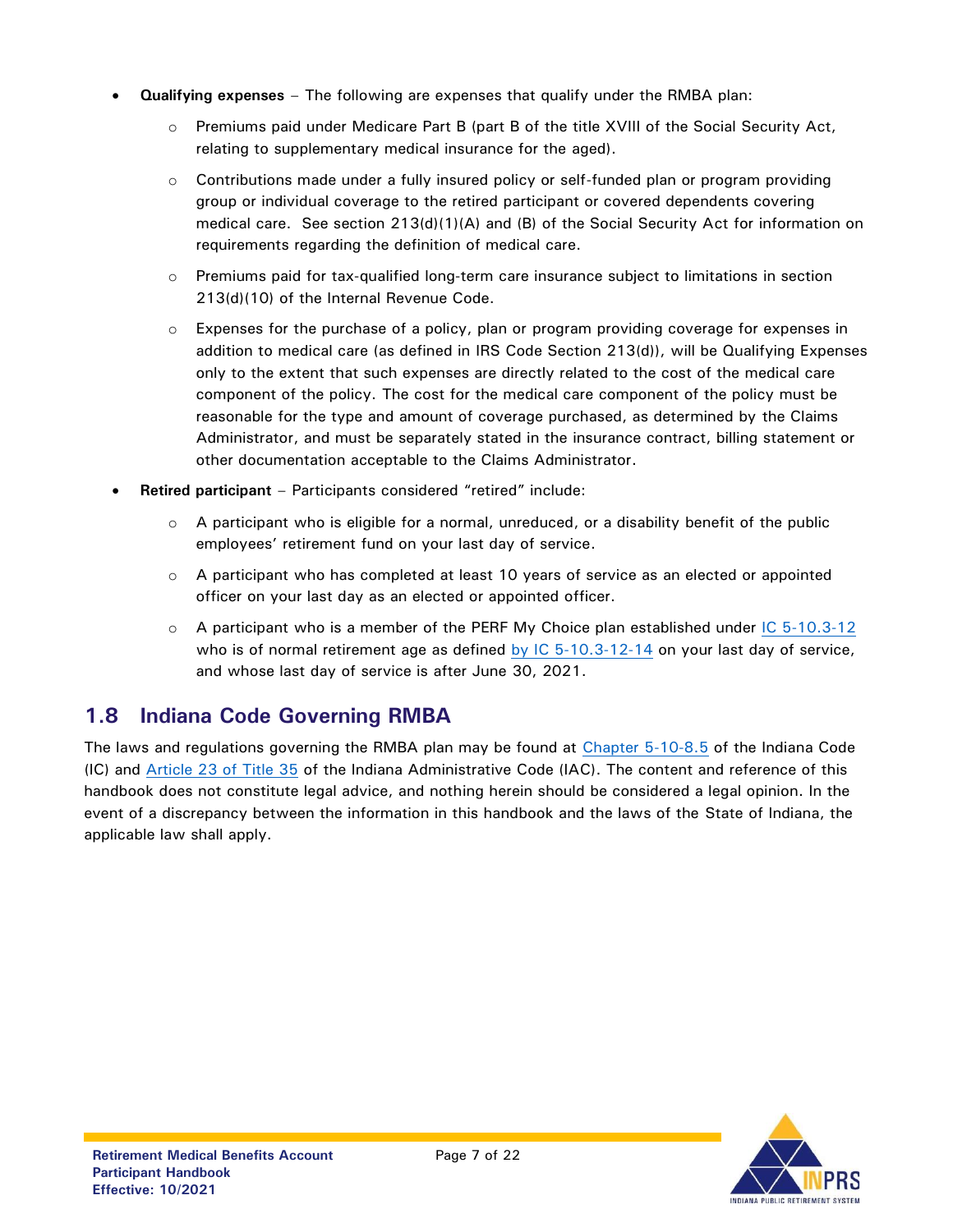<span id="page-7-0"></span>



Certain State of Indiana employees are eligible for participation in RMBA based on specific criteria as outlined in this section.

## <span id="page-7-1"></span>**2.1 RMBA Eligibility**

In order to be eligible to participate in RMBA, you must be a full-time employee of the State of Indiana. This includes employees of the executive, legislative, or judicial branch of the Indiana State government; individuals elected to office or appointed into an elected position; members of the Indiana General Assembly; elected officers paid by the State; officers paid by the State under [IC 33-23-5-10,](http://iga.in.gov/legislative/laws/2021/ic/titles/033/#33-23-5-10) [IC 33-38-5-7,](http://iga.in.gov/legislative/laws/2021/ic/titles/033/#33-38-5-7) or [IC 33-39-6-2;](http://iga.in.gov/legislative/laws/2021/ic/titles/033/#33-39-6-2) employees of the Indiana State Police department who waived coverage under a common and unified plan of self-insurance before July 1, 2011 as stated in [IC 5-10-8-6;](http://iga.in.gov/legislative/laws/2021/ic/titles/005/#5-10-8-6) and Indiana State Police employees who make a timely election to participate in this RMBA Plan.

You are not eligible to participate in RMBA if you are a State Conservation Officer, a State Excise Police Officer, or an employee of the Indiana State Police if you did not waive coverage of insurance and make a timely election to participate in RMBA. For more information about this, see [IC 5-10-8.5,](http://iga.in.gov/legislative/laws/2021/ic/titles/005/#5-10-8.5) [35 IAC 23](https://www.in.gov/inprs/files/RMBARecoupmentAdmin-Rules_INRegister.pdf) and [Section 2.2.](#page-7-2)

## <span id="page-7-2"></span>**2.2 Special Eligibility Provisions for State Police Employees**

An employee of the State Police Department who waived coverage under a common and unified plan of self-insurance provided for under [IC 5-10-8-6](http://iga.in.gov/legislative/laws/2021/ic/titles/005/#5-10-8-6) before July 1, 2011, evidence of such waiver satisfactory to INPRS must be provided before such employee may continue as an Eligible employee under RMBA on or after July 1, 2011. State Police Employees must meet these requirements in order to participate in RMBA.

- You must have made a one-time irrevocable election to participate in RMBA between July 1, 2011, and August 31, 2011, if:
	- $\circ$  You are a former employee of executive, legislative, or judicial branch;
	- o You left that former employment after June 30, 2007, and before July 1, 2011, and was later employed by State Police in a position that was not eligible for State Police pension and benefit programs; and
	- o You remain employed by State Police on July 1, 2011, in a job that is not eligible for State Police pension and benefit programs; and

**NOTE:** Any service with the state police department after June 30, 2011, will not be included for any purpose under RMBA.

- You must make an election to participate in RMBA no more than 60 days after the you become an employee of State Police in a job classification that is not eligible for State Police pension and benefit programs if:
	- o You are a former employee of the executive, legislative or judicial branch (other than state police);
	- o You left that employment after June 30, 2011;

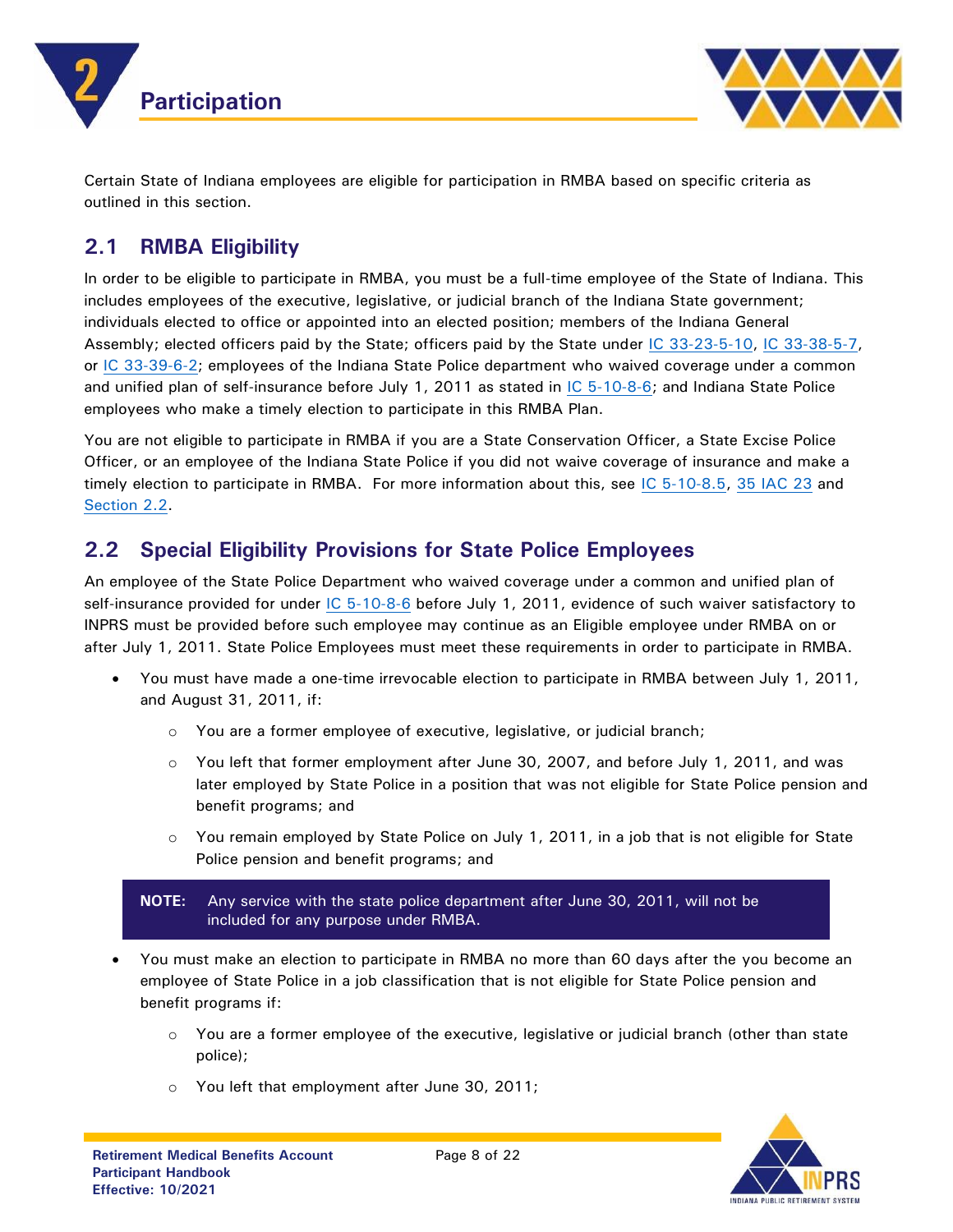- o You later become employed by State Police department in job that is not eligible for State Police pension and benefit programs; and
- $\circ$  You were eligible to make an election under this subsection but did not make the election in the timelines described above, you will not be eligible for RMBA with respect to your service with the State Police department.

Any individual who makes these elections cannot also participate in a retirement medical benefits account maintained by the State Police department.

## <span id="page-8-0"></span>**2.3 Participating Employers**

Employers as defined under [35 IAC 23-1-2\(3\)](https://www.in.gov/inprs/files/RMBARecoupmentAdmin-Rules_INRegister.pdf) include:

- The State of Indiana. This includes any board, commission, department, division, authority, institution, establishment, facility, or governmental unit under the supervision of the state, having a payroll in a relation to persons it immediately employs.
- The President Pro Tempore of the Senate, for a member or an employee of the Indiana Senate;
- The Speaker of the House of Representatives, for a member or an employee of the State House of Representatives; or
- The personnel subcommittee of the legislative council for an employee of the State Legislative Services Agency.
- The Indiana Supreme Court, for a member or employee of the judicial branch of state government, including:
	- o a justice
	- o a judge
	- o a prosecuting attorney
	- o an officer paid by the state
	- $\circ$  an employee of the judicial branch of State government, including an employee of any board, commission, department, division, authority, institution, establishment, facility, or governmental unit under the supervision of the judicial branch, having a payroll in relation to persons it immediately employs.

## <span id="page-8-1"></span>**2.4 Becoming a RMBA Participant**

Public employees will be eligible to participate in RMBA and will become a participant on the later of August 1, 2007 (the effective date of RMBA), or the date the public employee becomes a participant.

Becoming a RMBA participant is automatic – participants do not have to complete any forms.

## <span id="page-8-2"></span>**2.5 Separation from Service**

Your participation in RMBA will terminate when you separate from RMBA-covered service prior to becoming a retired participant and do not reemploy in a RMBA-covered position within 30 days. In this case, your balance in RMBA will be forfeited on the date of your separation.

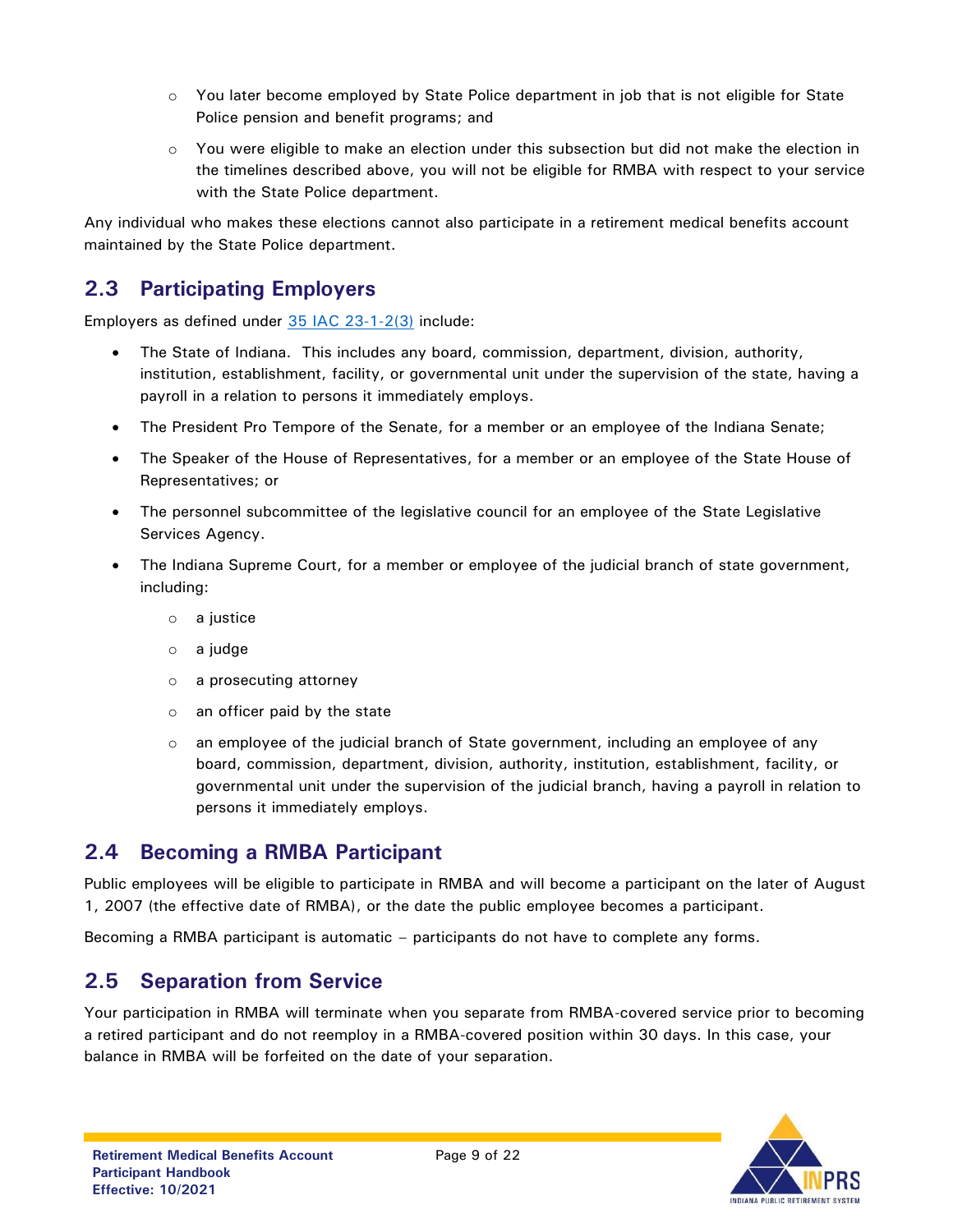## <span id="page-9-0"></span>**2.6 Retirement Effective Date**

Your retirement effective date for purposes of receiving your defined benefit (pension) or from your defined contribution account is determined under the rules of the plan of which you are a member (for example, the public employees' retirement fund). Once you have separated service from a RMBA-covered employer and you meet the definition of "Retired Participant" in [Section 1.7,](#page-5-3) you are eligible to begin receiving reimbursements from your RMBA account for qualifying expenses.

#### <span id="page-9-1"></span>**2.6.1 Retired Participants**

Only retired participants and their covered dependents are entitled to receive reimbursements from RMBA.

A retired participant is:

- A person who is eligible for a normal, unreduced, or a disability benefit on their last day of service in an eligible position;
- As of July 1, 2021, a retired participant will also include members of the PERF My Choice defined contribution plan, if the member is at least 62 years of age with 5 years of service in a RMBAcovered position. A member must separate from State service on or after July 1, 2021, in order to be eligible under this provision; and
- An elected or appointed officer with at least ten (10) years of service. For purposes of determining whether you have 10 years of service:
	- o If you have years of service with more than one employer as an Eligible Employee, your years of service are the sum of all of your years of service as an Eligible Employee with all employers.
	- o Effective July 1, 2013, any partial year of service in the year you were appointed to an elected position shall be considered to be one (1) complete year of service.

Years of service that are purchased by or on your behalf in order for you to be eligible for a benefit under the State public employees' retirement fund in which you are a member will not be included in determining your eligibility for benefits or the total amount of benefits under this RMBA plan.

#### <span id="page-9-2"></span>**2.6.2 Last Day in Pay for Retirement**

Last day in pay (LDIP) status means the last day you worked in a RMBA eligible position.

## <span id="page-9-3"></span>**2.7 Participants Entitled to Benefits**

Only a retired participant (as defined in Section 1.7 Important Terms) and your covered dependents are entitled to receive benefits from RMBA.

If you are not a retired participant and separate from service, the amounts credited to your reimbursement account will be forfeited to the Trust Fund as of the date of your termination of employment.

## <span id="page-9-4"></span>**2.8 Death of Retirement Eligible Employee**

If you die while in service after the date on which you became eligible for a normal, unreduced retirement benefit (as determined by the statutes and codes governing a state public employee retirement fund of which you are a member) or were a PERF My Choice member who was normal retirement age and had not yet terminated employment, you will be treated as a retired participant as of your date of death.

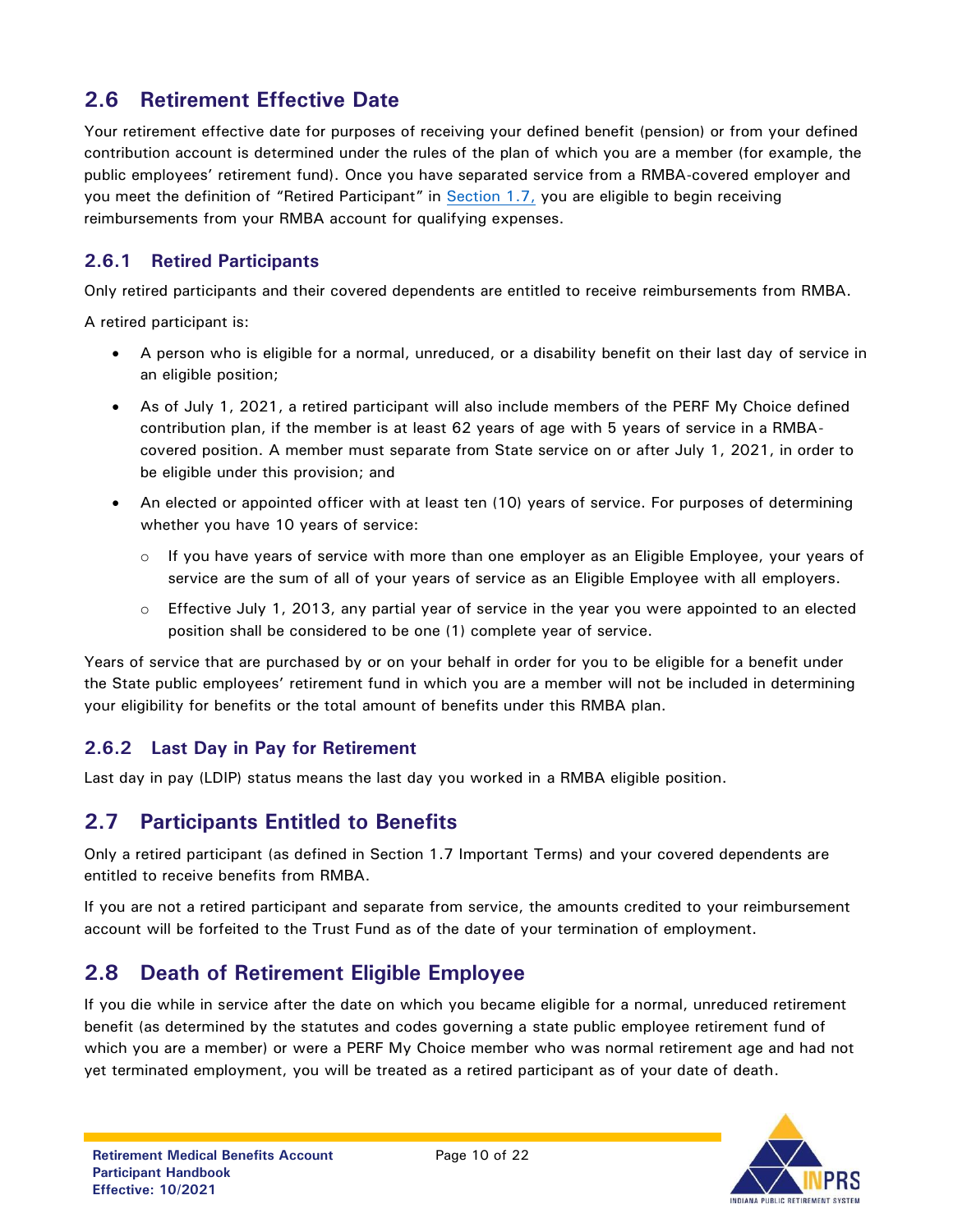## <span id="page-10-0"></span>**2.9 Former and Retired Participants Return to State Employment**

A former or a retired participant re-employed as a state employee after termination of your employment:

- A. **Former participant**. If you re-employ and were a former participant (not a retired participant) who was separated from state employment more thirty (30) days, you will be treated as a new employee upon such employment. When you again become an Eligible Employee, you regain a participant status. The balance of your account upon entering new employment will be \$0.
	- **NOTE:** You are treated as having been immediately employed or re-employed by a participating employer if your date of employment or re-employment is no more than 30 days after the date of your separation from service with your former employer.
- B. **Retired participant**. If you re-employ as a retired participant,
	- 1. The balance of your reimbursement account will not be zeroed out upon such employment;
	- 2. You will not be able to receive reimbursements from your RMBA account during your reemployment;
	- 3. You will not receive additional contributions during the period of re-employment; and
	- 4. Upon termination of your subsequent employment, you will again be eligible to receive reimbursements from your RMBA account.

INPRS will have sole and complete discretion, including, without limitation, determining whether or not a former participant or a retired participant will be deemed to be a re-employed employee and the basis (including records, reports and/or other information) upon which such determination will be made.

## <span id="page-10-1"></span>**2.10 Cessation of Participation**

A retired participant's participation will cease when:

- A. Your reimbursement account is depleted;
- B. There have been no reimbursements made from your reimbursement account for at least six (6) months and the balance in your reimbursement account is less than five dollars (\$5.00); or
- C. The retired participant has died, and any covered dependents have died or are no longer classified as covered dependents (whichever occurs first), the reimbursement account will be forfeited.

## <span id="page-10-2"></span>**2.11 Personal Information**

Changing your address and information about your covered dependents with your employer will not update that information with INPRS. Retired RMBA participants can report any changes in demographic information or update beneficiaries by contacting INPRS' Claims Administrators, Key Benefit Administrators at (800) 558-5553 or (317) 284-7150, emailing [Flexpro@Keybenefit.com,](mailto:Flexpro@Keybenefit.com) or by fax at (866) 241-1488.

RMBA participants still working in a covered position can contact INPRS's Member Advocate Team to change demographic or covered dependent information at (844) GO-INPRS [(844) 464-6777].

**NOTE:** It is critical you keep the Claims Administrator informed of any changes to your name, addresses, or covered dependents.

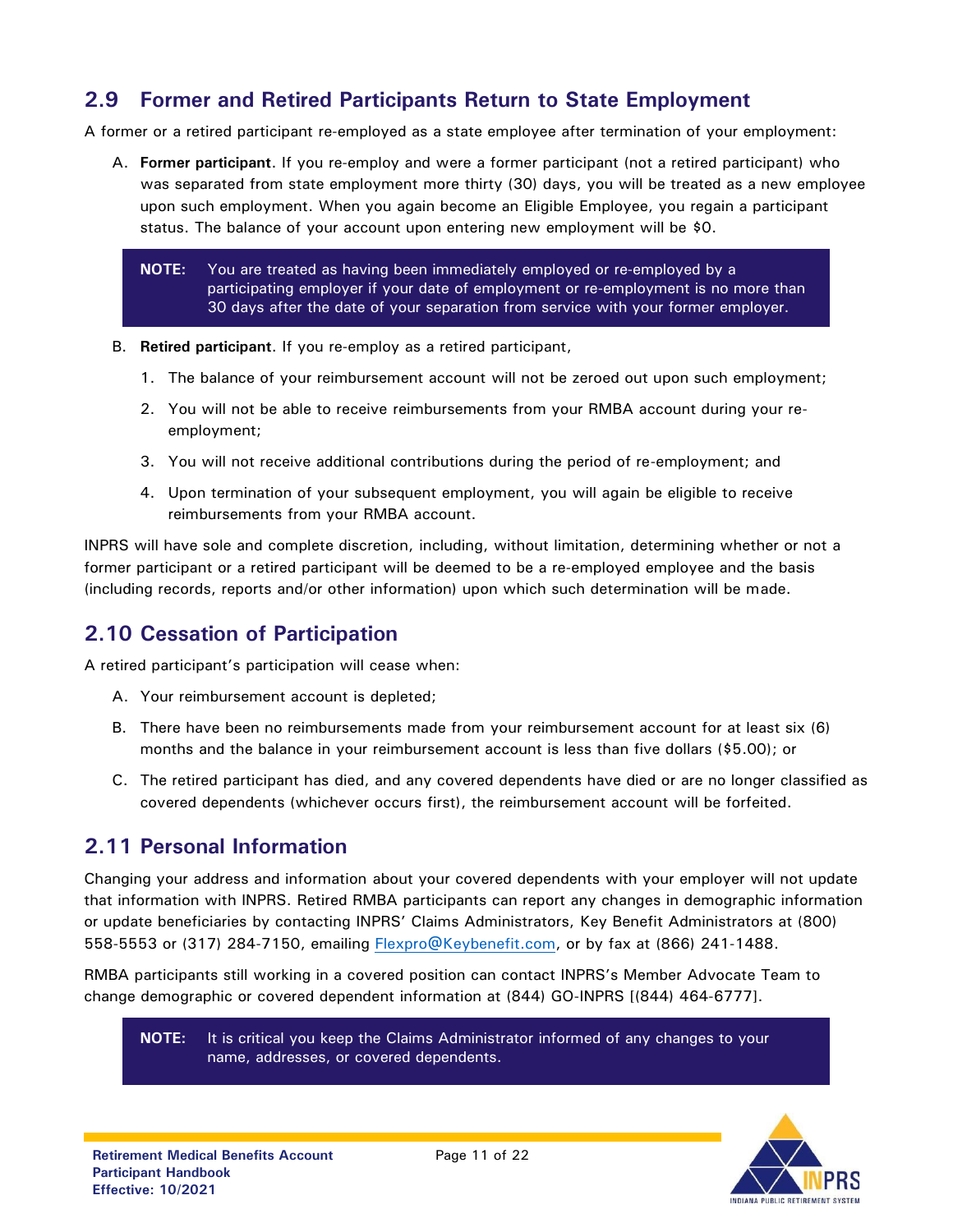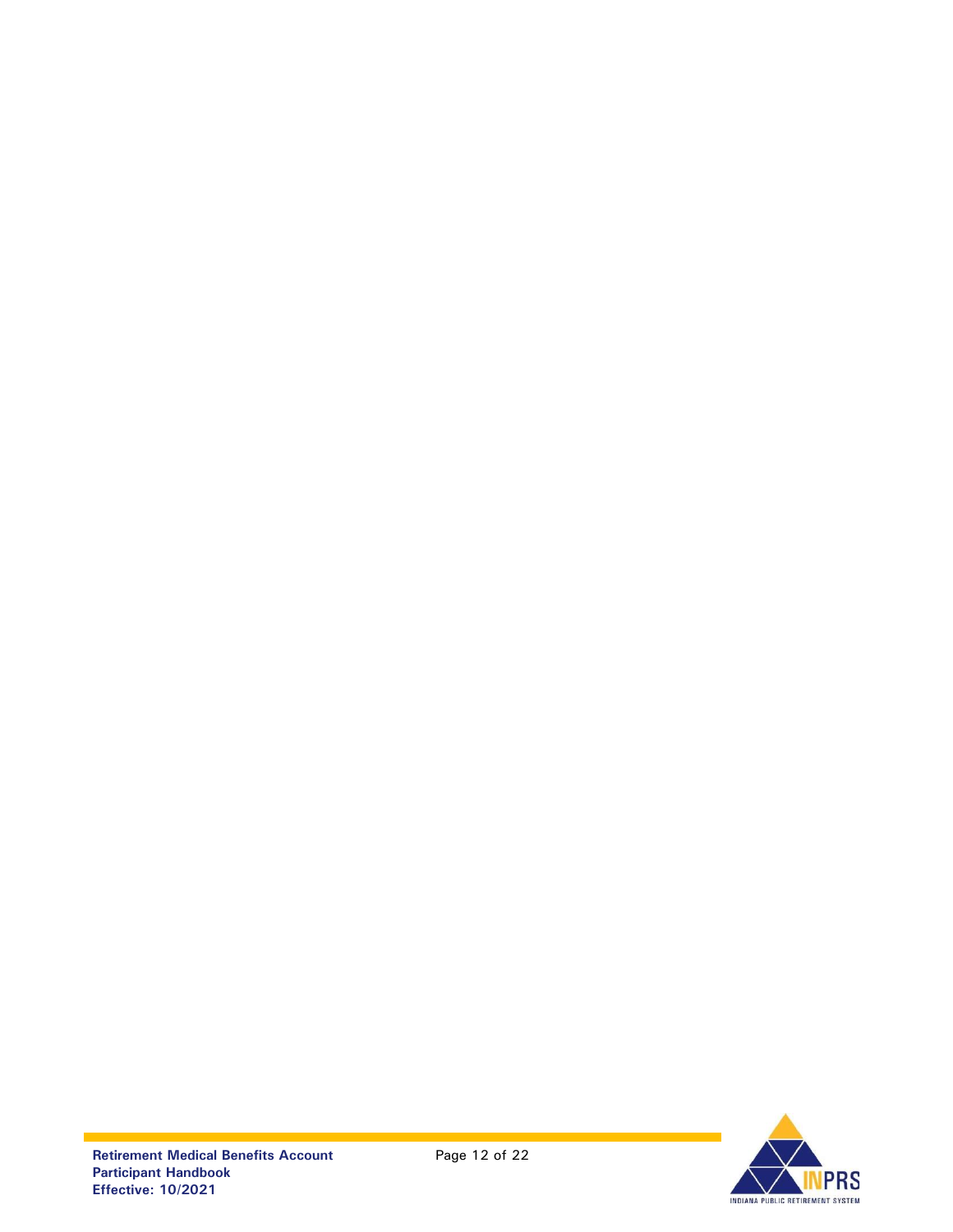<span id="page-12-0"></span>



## <span id="page-12-1"></span>**3.1 Employer Contributions**

Your employer will allocate contributions annually to the reimbursement account under the Trust Fund on your behalf. Participants of RMBA do not make employee contributions.

#### <span id="page-12-2"></span>**3.1.1 Contribution Rate**

The amount of the contribution each Plan Year must equal the following, based on your attained age on the last day of the calendar year falling within the RMBA Plan Year for which the contribution is made:

| Participant's Attained Age in Years | <b>Annual Contribution Amount</b> |
|-------------------------------------|-----------------------------------|
| Less than 30                        | \$500                             |
| At least 30, but less than 40       | \$800                             |
| At least 40, but less than 50       | \$1,100                           |
| At least 50                         | \$1,400                           |

INPRS will determine the date on which the contributions are credited to your reimbursement account according to Indiana law.

#### <span id="page-12-3"></span>*Contributions to a reimbursement account*

In order to receive a contribution to your reimbursement account in any given year, you must be an eligible employee. When you retire, you become a retired participant and going forward you will no longer receive annual contributions.

#### <span id="page-12-4"></span>*Employees of the State not eligible for contributions after June 30, 2011*

A contribution will not be made after June 30, 2011, for Conservation Officers of the Department of Natural Resources, State Excise Police Employees, and State Police Employees who do not meet the requirements discussed in [Section 2.2](#page-7-2) of this handbook.

#### <span id="page-12-5"></span>*Employees of the State not eligible for contributions after June 30, 2017*

A contribution will not be made after June 30, 2017, for any employee who, on June 30, 2017, was eligible for a normal, unreduced retirement benefit from the State public employee retirement fund of which the employee is a member and has completed either:

- 15 years of service with the employee's employer; or
- 10 years of service as an elected or appointed officer.

Individuals who fall within these categories received additional contributions described in [IC 5-10-8.5-16.](http://iga.in.gov/legislative/laws/2021/ic/titles/005/#5-10-8.5-16)

Refer to [Section 2.9, Former and Retired Participants Return to State Employment,](#page-10-0) for re-employment details.

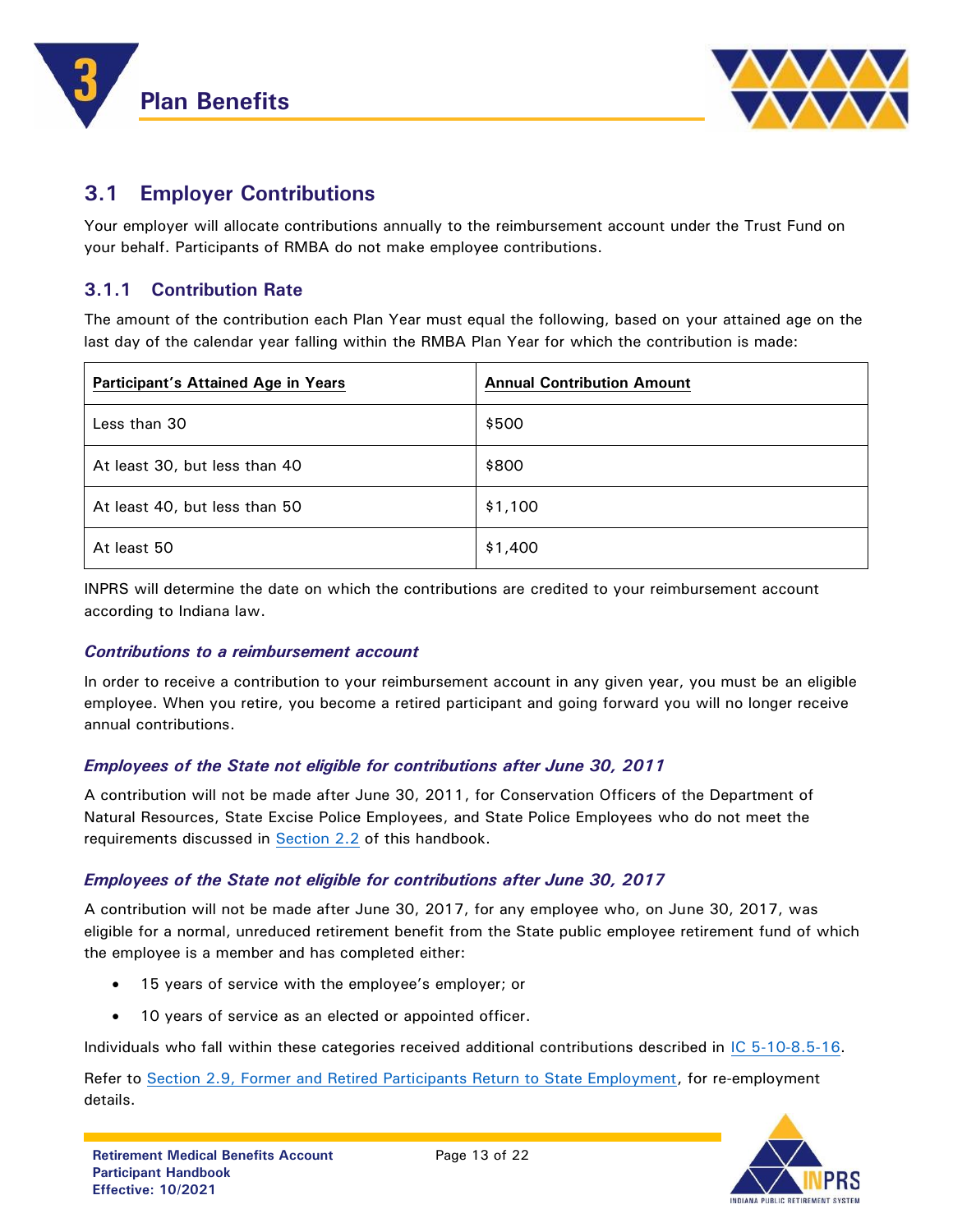#### <span id="page-13-0"></span>**3.1.2 Funding**

All costs of providing the benefits available under this RMBA plan from the Trust Fund will be funded by:

- A. Contributions made by employers;
- B. All earnings on investments or deposits of the aggregate contributions to all participants' and retired participants' individual reimbursement accounts; and
- C. All contributions or payments made to all participants' and retired participants' individual reimbursement accounts in a manner provided by the Indiana General Assembly.

All contributions to the Trust Fund will be irrevocable at any time prior to satisfaction of all liabilities under RMBA. The earnings of the aggregate contributions to the retired participants' reimbursement accounts will be reduced by any investment losses in the Trust Fund and the administrative costs of RMBA before any earnings are credited to the balance of participants' reimbursement accounts.

#### <span id="page-13-1"></span>**3.1.3 The Trust Fund**

The Trust Fund established under [IC 5-10-8-8.5](http://iga.in.gov/legislative/laws/2021/ic/titles/005/#5-10-8-8.5) is a trust fund providing funding for the benefits provided under RMBA. As provided under [IC 5-10-8-8.5,](http://iga.in.gov/legislative/laws/2021/ic/titles/005/#5-10-8-8.5) all expenses of administering RMBA will be paid from the Trust Fund. INPRS will invest the assets of the Trust Fund in the same manner that other public money may be invested. The Trust Fund will be held for the exclusive benefit of participants and your covered dependents. Because the Trust Fund is a trust fund for purposes of [IC 4-9.1-1-7,](http://iga.in.gov/legislative/laws/2021/ic/titles/004/#4-9.1-1-7) money in the Trust Fund may not be transferred, assigned or otherwise removed from the Trust Fund by the State Board of Finance, INPRS or any other state agency and does not revert to the State general fund at the end of any State fiscal year.

## <span id="page-13-2"></span>**3.2 Reimbursements**

As a retired participant, you and, upon your death, your covered dependents, will be reimbursed from your reimbursement account for the Qualifying Expenses incurred by you or your covered dependents during the RMBA Plan Year, but only to the extent of the retired participant's balance in your reimbursement account. A claim for reimbursement must be submitted, and reimbursements will be made in accordance with [Section 4](#page-16-0) of this handbook.

## <span id="page-13-3"></span>**3.3 Reimbursement Accounts**

Under the direction of INPRS, the Claims Administrator will establish a reimbursement account for each participant, which will be maintained by the Claims Administrator. As of June 30 of each year, the participant's employer will allocate contributions to the participant's reimbursement account based on the employer contribution amount as described in [IC 5-10-8.5-15.](http://iga.in.gov/legislative/laws/2021/ic/titles/005/#5-10-8.5-15) In addition, each subsequent year, each participant's reimbursement account will be credited or debited with that reimbursement account's share of the earnings or losses on the investments or deposits of all of the accounts after administrative expenses are paid. The maintenance of reimbursement accounts is only for accounting purposes, and no assets are segregated to any participant's account.

## <span id="page-13-4"></span>**3.3.1 Additional Contributions**

Additional contributions were earned by eligible participants through June 30, 2017.

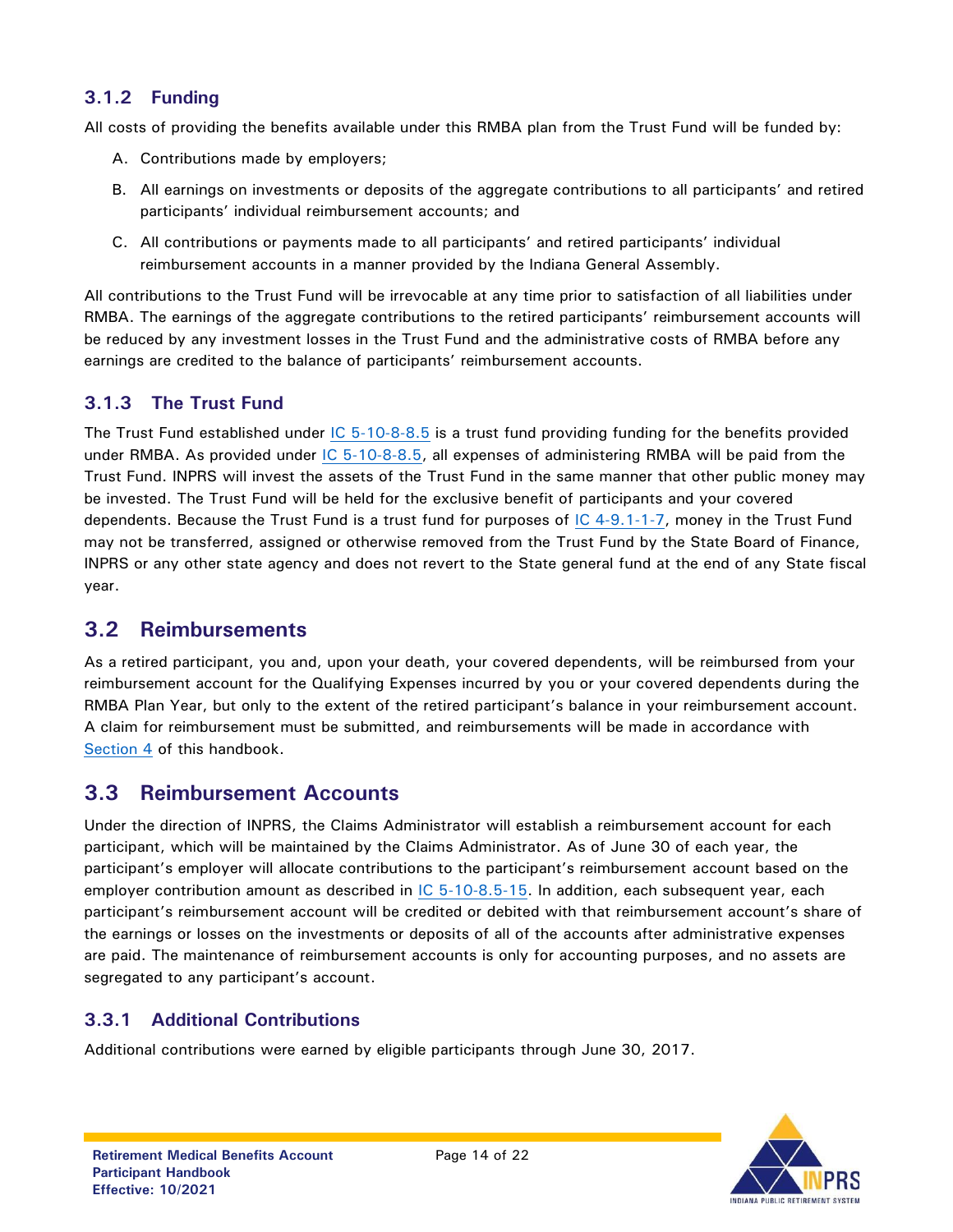Except for those participants discussed in Section 3.1.1, [Employees of the State not eligible for](#page-12-5)  [contributions after June 30, 2017,](#page-12-5) additional contributions are no longer credited to the participant's reimbursement accounts.

An annual contribution is the only contribution paid to eligible RMBA participants. For additional information on the additional contributions and requirements, please contact the Claims Administrator.

#### <span id="page-14-0"></span>**3.3.2 Retired Participants**

If and when you become a retired participant, you will be treated as a participant for all purposes of the RMBA plan. A retired participant's reimbursement account will not be credited with any more annual contributions after you become a retired participant. Additionally, a retired participant's reimbursement account may be credited or debited with each account's share of earnings or losses on the investments or deposits of all reimbursement accounts after reduction for the administrative cost of the plan.

## <span id="page-14-1"></span>**3.4 Qualifying Expenses**

The following are expenses that qualify under the RMBA plan:

- Premiums paid under Medicare Part B (part B of the title XVIII of the Social Security Act, relating to supplementary medical insurance for the aged).
- Contributions made under a fully insured policy or self-funded plan or program providing group or individual coverage to the retired participant or covered dependents covering medical care. See section 213(d)(1)(A) and (B) of the Social Security Act for information on requirements regarding the definition of medical care.
- Premiums paid for tax-qualified long-term care insurance subject to limitations in section 213(d)(10) of the Internal Revenue Code.
- Expenses for the purchase of a policy, plan or program providing coverage for expenses in addition to medical care (as defined in IRS Code Section 213(d)), will be Qualifying Expenses only to the extent that such expenses are directly related to the cost of the medical care component of the policy. The cost for the medical care component of the policy must be reasonable for the type and amount of coverage purchased, as determined by the Claims Administrator, and must be separately stated in the insurance contract, billing statement or other documentation acceptable to the Claims Administrator.

However, the following expenses are not Qualifying Expenses and are not eligible for reimbursement:

- Expenses paid, reimbursed or reimbursable by any insurance, accident, health, or workers' compensation plan; or
- Expenses paid, reimbursed or reimbursable under an IRS Code Section 125 plan; or
- Expenses incurred while the individual is neither a retired participant nor a covered dependent; or
- Expenses the individual is not legally obligated to pay; or
- Anything not specifically listed above.

## <span id="page-14-2"></span>**3.5 Covered Dependent**

The term "covered dependent" means the retired participant's legally married spouse or a surviving spouse legally married to the retired participant on the date of the retired participant's death. A covered dependent

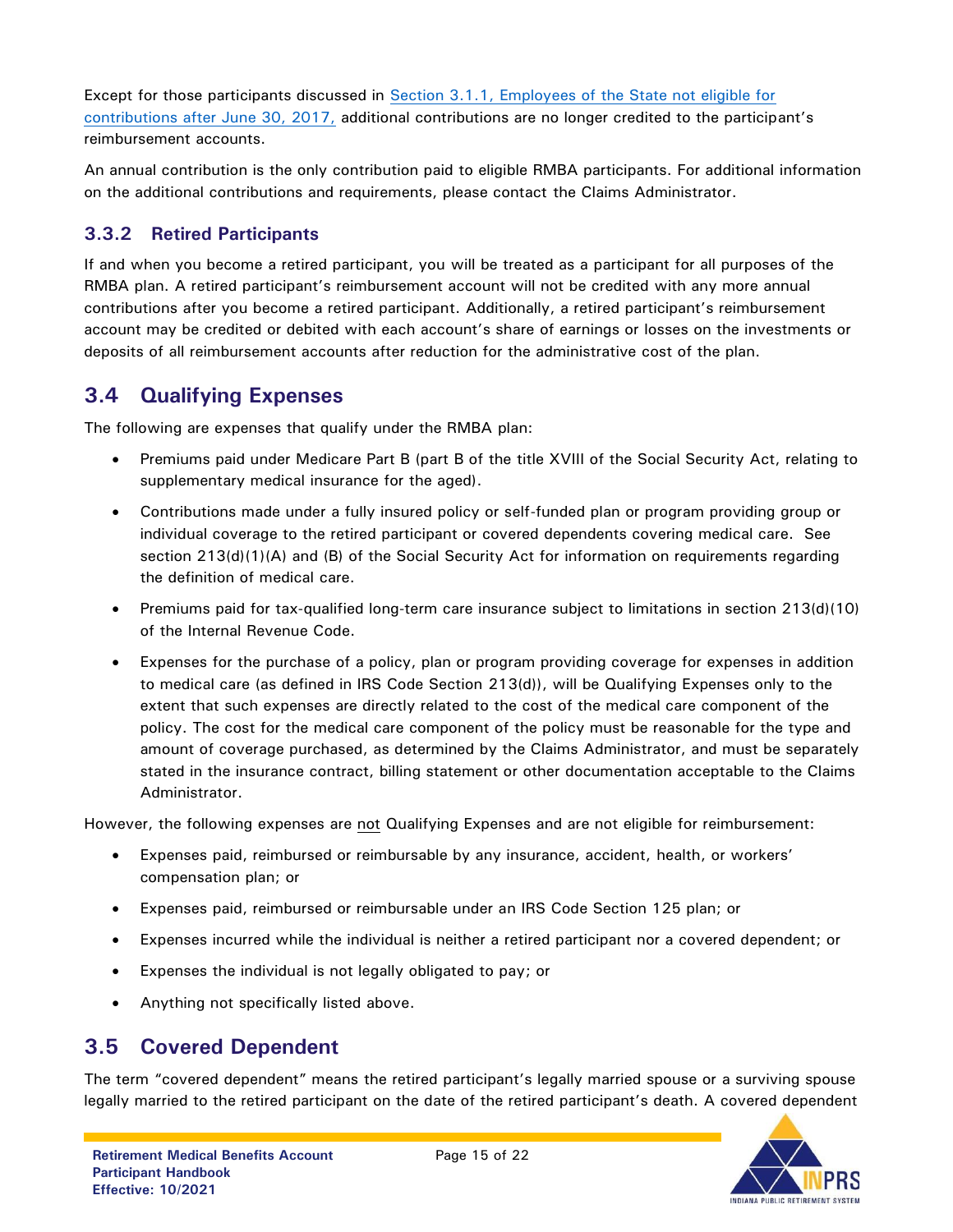may, also, include an unmarried person who is a dependent child of the retired participant as defined under the State's health plans.

**NOTE:** In the event of a remarried RMBA participant's death, the legal spouse at the time of the participant's death must provide proof (i.e. the marriage certificate and death certificate) to the Claims Administrator for the spouse to be eligible.

To the extent covered dependents incur Qualifying Expenses after the death of a retired participant, those expenses will continue to be eligible for reimbursement until:

- **•** The balance in the retired participant's reimbursement account is depleted; or
- The individual ceases to qualify as a covered dependent by remarriage or no longer meets the definition of dependent child under the State's health plans; or
- The Plan is amended or terminated.
	- **NOTE:** A surviving spouse of a RMBA participant will retain eligibility in the plan so long as the surviving spouse does not remarry and there remains a positive account balance. If the surviving spouse remarries, they will become ineligible in the RMBA associated with the deceased spouse.

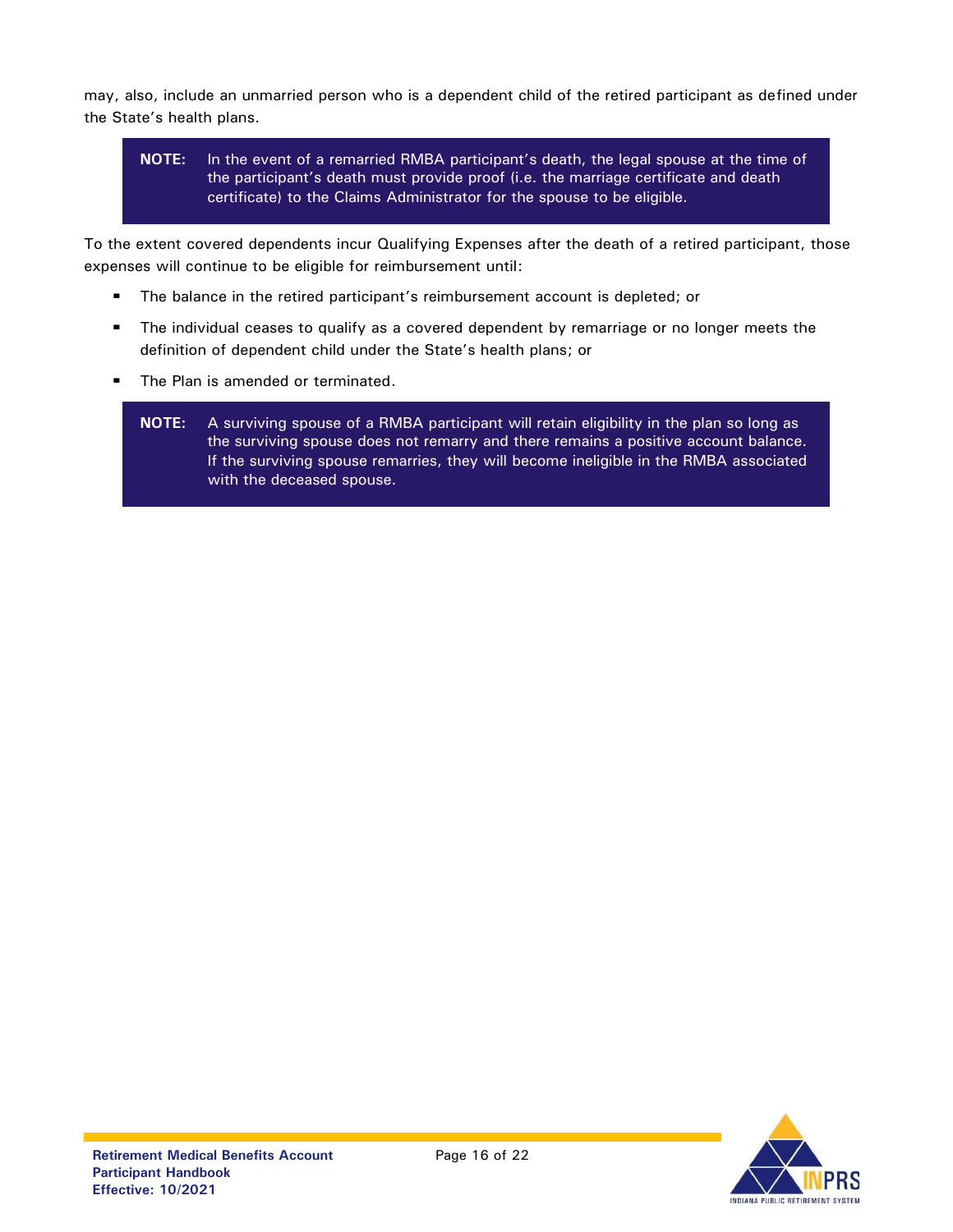<span id="page-16-0"></span>



This section addresses the payment procedures for retired participants.

## <span id="page-16-1"></span>**4.1 Payment Procedures**

To receive reimbursement for a Qualifying Expense under [Section 3](#page-12-0) of this handbook, Plan Benefits, the retired participant must file a written claim with the Claims Administrator, no later than 90 days after the end of RMBA Plan Year in which the expense was incurred and paid. The claim must contain appropriate supporting documentation (such as bills, receipts, canceled checks, written statements and the like). The plan year is between July 1 and June 30. Ninety (90) days after the plan year falls on September 28, of each year.

An expense is incurred when the premium is incurred and paid by the retired participant or covered dependent. The Claims Administrator, in consultation with INPRS, will determine, at their discretion, whether or not the expenses to be reimbursed under RMBA are Qualifying Expenses and whether or not sufficient documentation has been submitted to support the payment of the claim. Claims will normally be paid as soon as practicable following their approval. Any claim paid will reduce the retired participant's reimbursement account by the amount paid.

## <span id="page-16-2"></span>**4.2 Claim Review**

The Claims Administrator will determine the timing and the amount of any payment to be made under RMBA. However, a retired participant may seek a review of any benefit determination made by the Claims Administrator upon written request. The Claims Administrator will afford the retired participant a full and fair review of such a request in accordance with the claims and review procedures applicable to RMBA established by INPRS. If you disagree with the Claims Administrator's decision, you can request administrative review. For more information on that process, view the Administrative Review [Section](#page-18-1) 5.1 of this handbook, and any claims procedures applicable to RMBA under applicable law.

**NOTE:** See [Section 5.1, Administrative Review,](#page-18-1) on what steps to take if your claim is denied and you disagree with that determination.

## <span id="page-16-3"></span>**4.3 Subrogation**

If Qualifying Expenses are paid or payable under this RMBA plan, and if the retired participant or covered dependent (or the retired participant's or covered dependent's guardian or estate) has or may have a claim against any other party or parties (including insurance companies and carriers) for payment of all or part of those expenses, this RMBA plan will be subrogated. All claims and rights of recovery of the retired participant or covered dependent and will be entitled to reimbursement from any judgment, settlement or payment resulting from the individual's claim or right. The Plan will be reimbursed in full for any Qualifying Expenses paid or payable by RMBA before any amounts (including any legal fees incurred by the retired participant, covered dependent, guardian or estate) are deducted from the judgment, settlement or payment are paid to any other person (including the retired participant or covered dependent). If a suit is filed, RMBA may record a notice of payment of benefits which will constitute a lien against any judgment recovered.

The retired participant or covered dependent (including your guardian or estate) must take any action that is reasonably required by RMBA to secure RMBA's rights under this section and avoid any action that would prejudice RMBA's rights. If the covered dependent is a minor or under any other legal disability, the parent

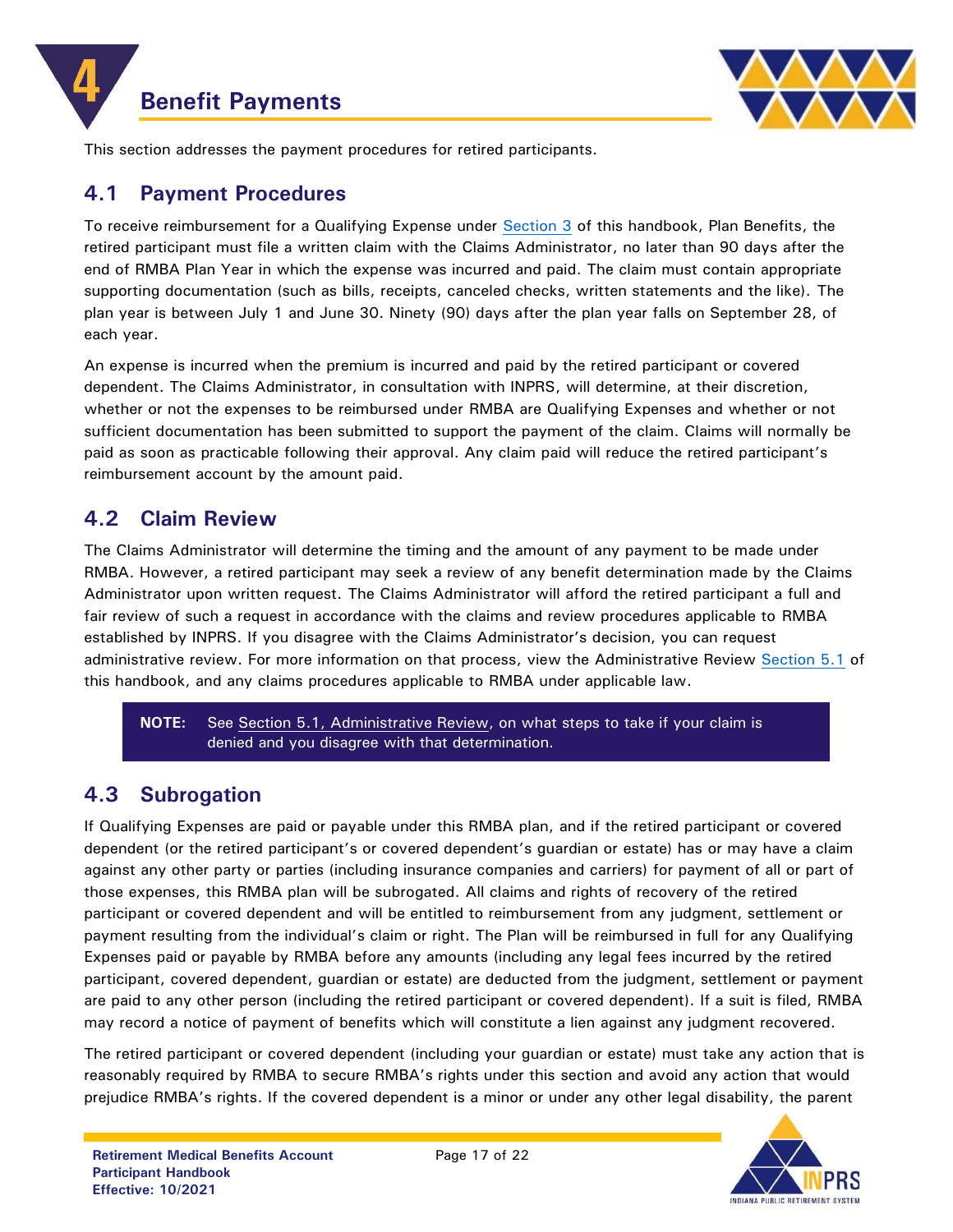or guardian of the dependent may act on behalf of, and consequently bind, the dependent for purposes of this Section.

If the retired participant or covered dependent (including your guardian or estate) fails to promptly bring suit against the third party, RMBA may take any legal action it deems necessary or desirable against the third party in its own name or in the name of the retired participant or covered dependent to secure recovery. The Plan may retain the Qualifying Expenses paid or to be paid and its court costs (including attorney fees) from any judgment, settlement, or payment, with the balance, if any, to be paid to the retired participant or covered dependent or as the court may otherwise direct.

## <span id="page-17-0"></span>**4.4 Reimbursement**

If RMBA pays any amount in excess of the amount it is required to pay, RMBA will be entitled to be reimbursed for the excess from the payee. If a retired participant or covered dependent has received a payment, RMBA may reduce its required payment by that amount.

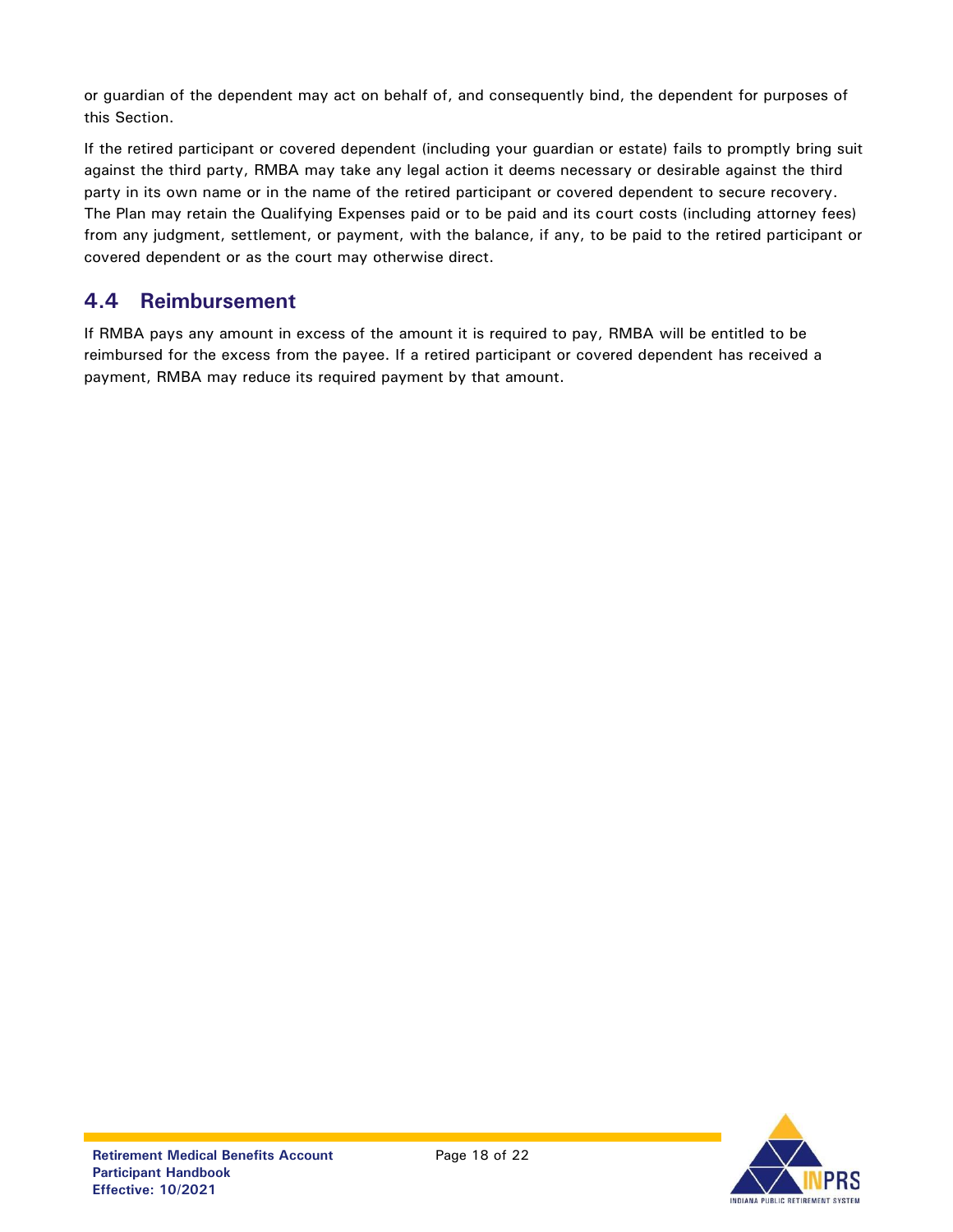<span id="page-18-0"></span>



## <span id="page-18-1"></span>**5.1 Administrative Review**

**NOTE:** This information is only a guide and neither a substitute for, nor intended as legal advice.

If INPRS staff have answered your questions regarding your account but you disagree with the action or determination, and no alternative resolution is available, you may request administrative review under the Administrative Orders and Procedures Act [\(IC 4-21.5 et seq\)](http://iga.in.gov/legislative/laws/2021/ic/titles/004#4-21.5). You must have standing as a party or a right to intervention to request administrative review.

#### <span id="page-18-2"></span>**5.1.1 Initial Determination of Denied Claims**

If INPRS staff have answered your questions regarding your account but you disagree with the action or determination, and no alternate resolution is available, you may request administrative review under the Administrative Orders and Procedures Act [\(IC 4-21.5 et al\)](http://iga.in.gov/legislative/laws/2021/ic/titles/004#4-21.5). You must have standing as a party or a right to intervention to request administrative review.

You may petition INPRS in the form of a letter requesting a review of the action or determination you are disputing. This letter should specifically state the basis of your disagreement and include sufficient facts so that INPRS can make an evaluation and determination. You may include copies of any supporting documents. For a sample format of this member petition, see [Step 1: Member Petition for Administrative](https://www.in.gov/inprs/files/AdminReviewMbrPetition.pdf)  [Review of Staff Action/Determination](https://www.in.gov/inprs/files/AdminReviewMbrPetition.pdf) form available on the INPRS website. You may send the form to the Indiana Public Retirement System (INPRS), Attn: Administrative Review, One North Capitol, Suite #001, Indianapolis, IN 46204, or by emailing it to [AdministrativeReviews@INPRS.in.gov.](mailto:AdministrativeReviews@INPRS.in.gov)

Once an evaluation is complete, you will be notified with an initial determination letter, sent via certified mail. INPRS will detail in the letter our initial determination and provide supporting justification. In addition, INPRS will provide explicit instructions should you want to appeal the initial determination. Indiana law sets forth specific timelines to appeal a decision. Should your appeal be received after the deadline, under Indiana law, the initial determination will become final, and you will forfeit any future claims specific to that particular outcome. As noted, many processes and procedures followed by INPRS are statutory, meaning INPRS does not have the discretion to act outside of the law in granting a benefit that federal and/or state law does not permit.

If you disagree with the initial determination and wish to further challenge, you may bring the matter before an Administrative Law Judge (ALJ). To initiate this process, you must file a petition for review with the INPRS Executive Director. The petition for review:

- must meet the statutory requirements set forth in Indiana Code, section [4-21.5-3-7\(a\);](http://www.in.gov/legislative/ic/2010/title4/ar21.5/ch3.html) AND
- must be filed within 15 days after you have received the written notice of the INPRS initial determination letter. [\(IC 4-21.5-3-7\(a\)\)](http://www.in.gov/legislative/ic/2010/title4/ar21.5/ch3.html).

Click [here](https://www.in.gov/inprs/files/AdminReviewPetitionforReviewbyALJ.pdf) to see a sample format of a petition for review by ALJ.

If your petition for review meets the statutory requirements, INPRS will arrange for an administrative hearing of your case, which is similar to a trial in a lawsuit but is conducted in a less formal manner [\(IC 4-](http://www.in.gov/legislative/ic/2010/title4/ar21.5/ch3.html)

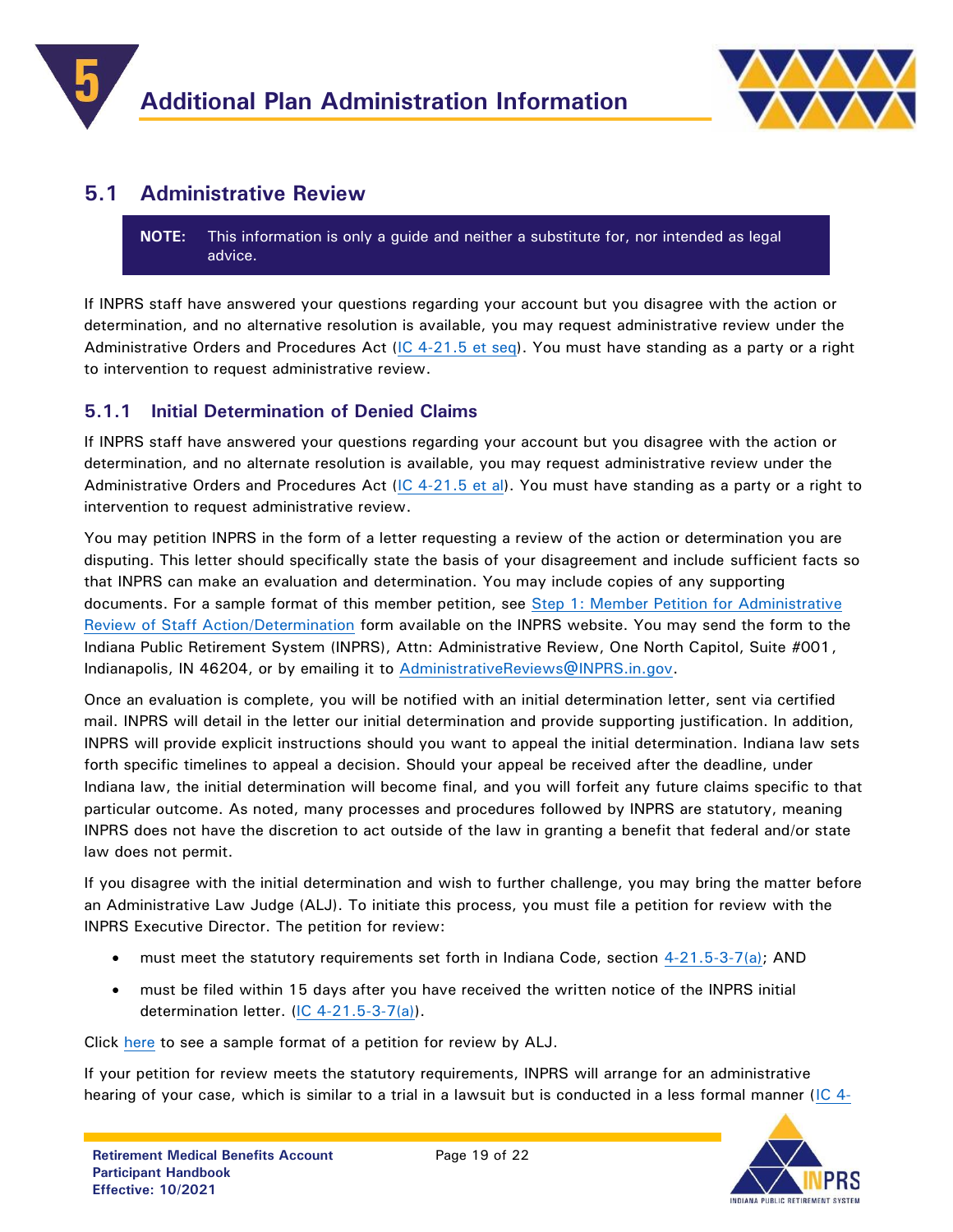[21.5-3-25\(b\)\)](http://www.in.gov/legislative/ic/2010/title4/ar21.5/ch3.html). You may be represented by counsel, but there's no requirement that you obtain representation. INPRS is not responsible for costs associated with your representation. The ALJ who conducts the review will consider the evidence concerning the administrative action/decision and decide whether INPRS has misinterpreted or misapplied the law and/or acted beyond the scope of its authority in your case.

After an ALJ is selected, you will be notified of the time and place of a pre-hearing conference, ordinarily conducted by conference call between you, INPRS, and the ALJ. The purpose of this conference is for the ALJ to identify and narrow the issues of the case and to set a timeframe for pleadings and discovery. A pleading is a formal document that sets forth allegations, complaints, denials, or defenses. Discovery is the process of learning information and obtaining documents from the other party.

If there are no material facts in dispute and the ALJ believes that the issues involved in the case deal with whether INPRS has applied or interpreted the law correctly, the ALJ may request a party file a motion for summary judgment. This means the ALJ may determine the case based on information submitted to the ALJ in writing. This is a process that speeds up the disposition of the case without the need for an evidentiary hearing where witnesses testify and are cross-examined.

If there are material issues of fact, the ALJ will set a date for an evidentiary hearing where each party may call and cross-examine witnesses and present other evidence. For a detailed outline of the ALJ review process, click [here.](https://www.in.gov/inprs/files/GeneralOutlineforAdminReview.pdf)

Within ninety (90) days after the conclusion of the administrative hearing, the ALJ will issue a Finding of Facts and Conclusions of Law and written order concerning the action or decision that you are challenging [\(IC 4-21.5-3-27](http://www.in.gov/legislative/ic/2010/title4/ar21.5/ch3.html)). The ALJ's order is then subject to review by the INPRS Executive Director. On behalf of the Board of Trustees, the Executive Director will issue a final order that affirms, modifies, or dissolves the ALJ's order ([IC 4-21.5-3-29\(b\)\)](file://///state.in.us/file1/inprs/shared/perf-trfshared/Communication/Member%20Handbooks/2020%20&%202021%20Final%20Markup%20&%20Final/2021%20Handbooks/IC%204-21.5-3-29(b)).

#### <span id="page-19-0"></span>**5.1.2 Judicial Review**

If you are still in disagreement at the conclusion of the administrative review, you may seek judicial review within thirty (30) days of receipt of the final order [\(IC 4-21.5-5\)](http://iga.in.gov/legislative/laws/2021/ic/titles/004/#4-21.5-5). A reviewing court will examine only those disputed issues of fact that appear in the agency record of the appeal. The trial court may not retry the appeal or substitute its judgment for that of agency  $(IC 4-21.5-5-11).$  $(IC 4-21.5-5-11).$ 

See the *[Administrative Review Regulations](https://www.in.gov/inprs/files/AdminReviewRegulations.pdf)* available on the INPRS website for a list of all relevant IAC references.

## <span id="page-19-1"></span>**5.2 Power of Attorney**

The fund honors requests and directions from a lawful holder of a Power of Attorney document for you. This individual is known as the attorney-in-fact. The Power of Attorney must grant the attorney-in-fact the authority to transact business of the type requested. For instance, if the Power of Attorney document grants the attorney-in-fact broad discretion to handle all banking and financial transactions, the fund will accept directions regarding check delivery. If, on the other hand, you grant what is known as a Health Care Power of Attorney, the attorney-in-fact does not have the authority to direct the fund on any matter, even something as simple as an address change.

If you want to name a Power of Attorney for fund business only, without incurring the expense of legal counsel, the fund can provide a *[Limited Power of Attorney for Members and Recipients \(State Form](https://forms.in.gov/Download.aspx?id=5620)  [49614\)](https://forms.in.gov/Download.aspx?id=5620)*. However, this Power of Attorney applies only to fund business and is not valid for general public

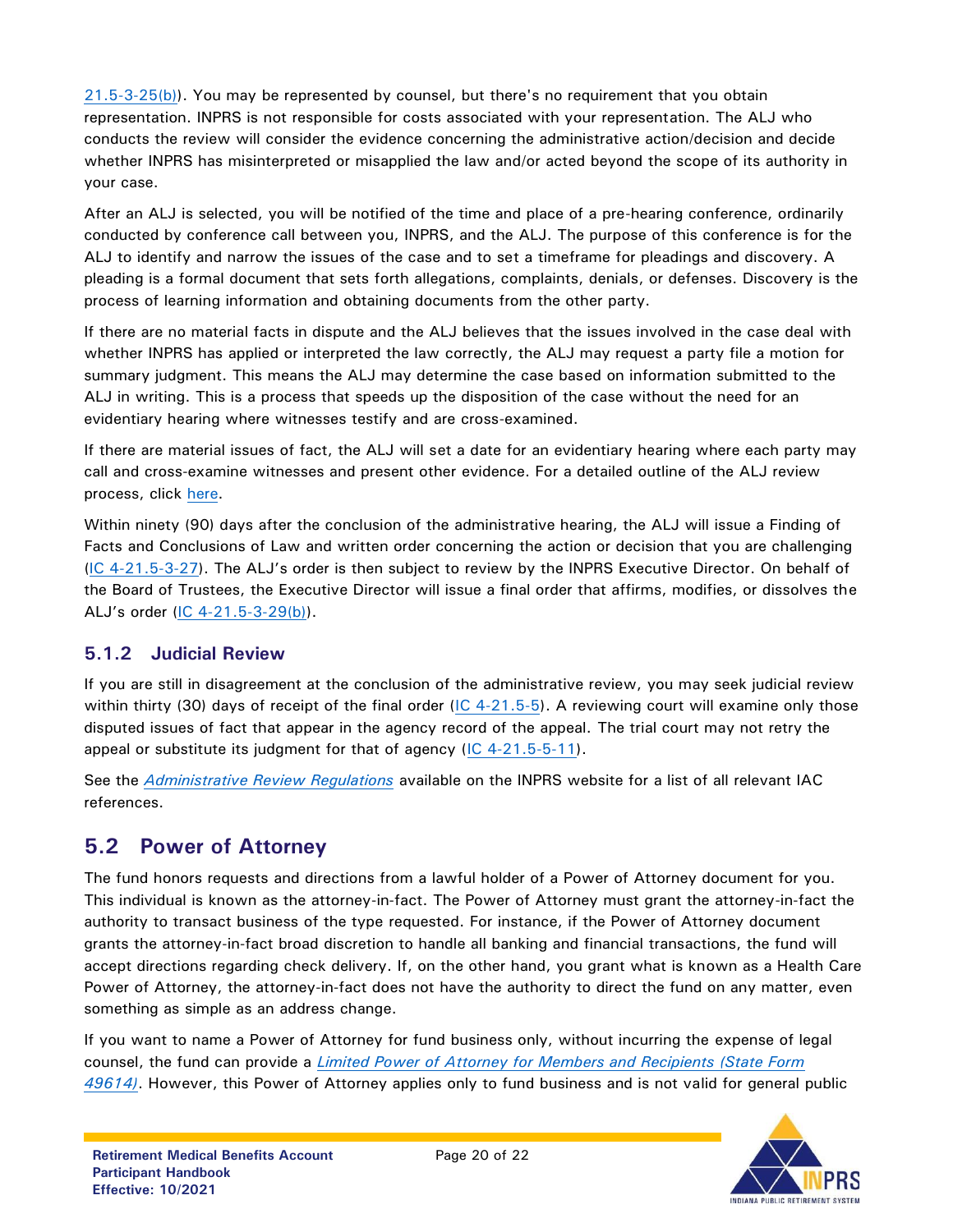use. To receive a copy of this form to be completed and returned to the address on the form, contact the Member Advocate Team at (844) GO-INPRS [(844) 464-6777]. Member Advocates are available weekdays (excluding weekends and state designated holidays) from 8 a.m. to 8 p.m. ET.

If an attorney-in-fact attempts to act on your behalf, the fund will require a copy of the Power of Attorney. If a copy of the Power of Attorney is not in your file, the requested transaction will be denied. The denial will then be returned to the attorney-in-fact, requesting proof of legal authority to act on your behalf.

**NOTE:** Indiana law has very specific requirements for a Power of Attorney to be valid. Your signature must be witnessed and attested to by a Notary Public. Further, the Notary Public must sign the document along with the attorney's printed name and notarial seal.

## <span id="page-20-0"></span>**5.3 Guardian**

The plan honors requests and directions from a legally appointed guardian of your estate.

Before the plan can recognize acts of a guardian, the plan must receive copies of the Letters of Guardianship and/or other official court documents appointing the guardian. Only the guardian of your estate, the person with the power to handle financial matters (as opposed to the guardian of the person who is responsible for your physical well-being), may direct the plan.

Guardians are appointed only when you are declared incompetent by a court of law. Thus, while you are under an active guardianship and unable to act on your own behalf. The plan will not recognize your acts until provided proof that your right to act on your own behalf has been restored.

## <span id="page-20-1"></span>**5.4 Access to Records**

A RMBA participant may request their personal RMBA records online from the Claims Administrator. If records are not available online, INPRS may request records from the Claims Administrator.

#### <span id="page-20-2"></span>**5.4.1 Participant Records**

Your records are confidential by law. [IC 5-10-8.5-13\(c\)](http://iga.in.gov/legislative/laws/2021/ic/titles/005/#5-10-8.5-13) provides that the account and sub-account records of individual participant and participant's information are confidential, except for the name and contributions made on your behalf.

INPRS can provide information from your records to you, or to one of the following:

- a guardian,
- a representative of your estate,
- an attorney-in-fact (aka Power of Attorney or POA),
- someone to whom you have given express permission, or
- someone named by a court order.

There are other exceptions to this rule. Contact INPRS if you have a situation other than those outlined herein.

#### <span id="page-20-3"></span>**5.4.2 Public Records**

You do not need to fill out a request for access to public records to get your information. You can: